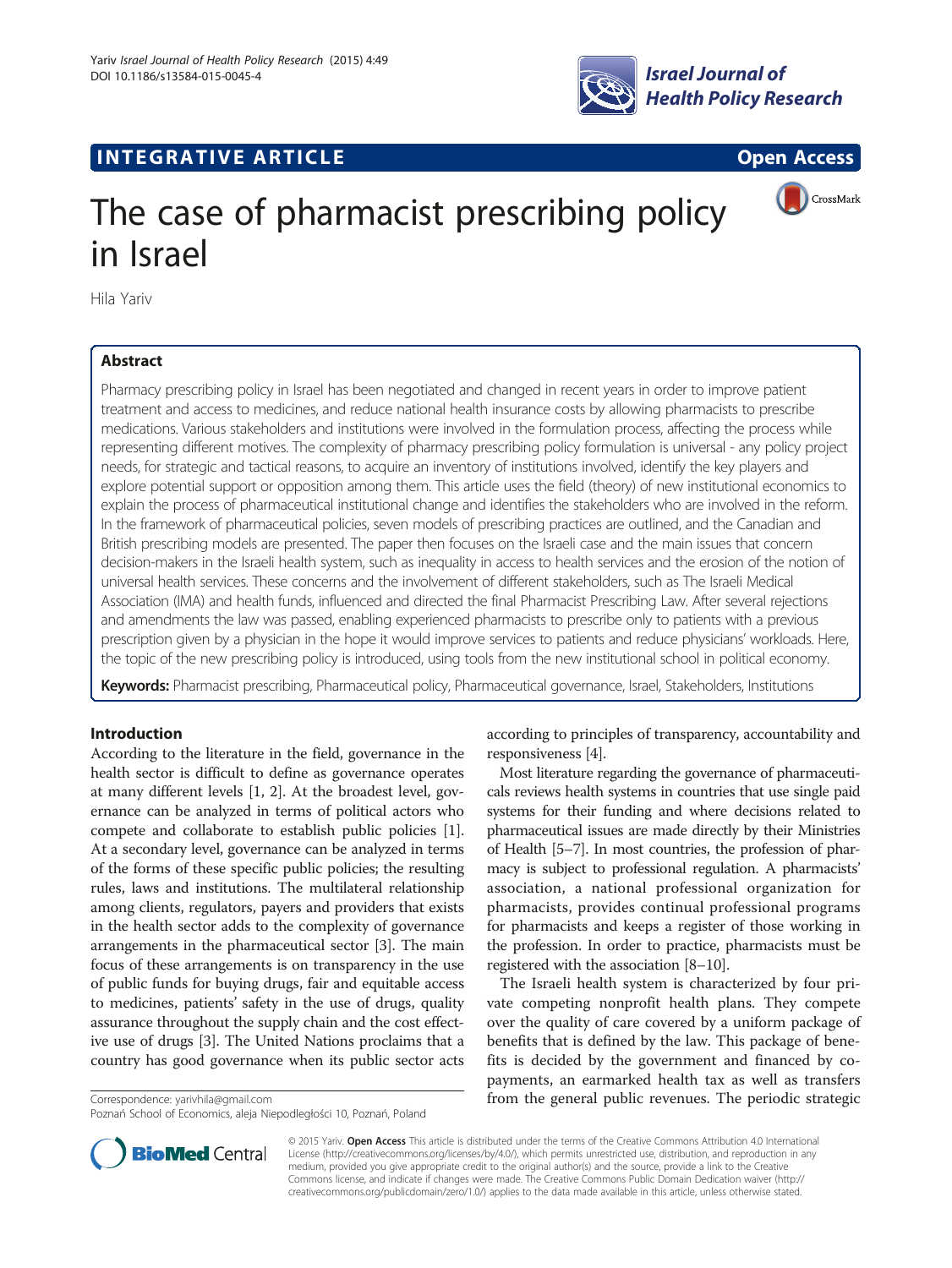planning and development of new policies is carried out by external, highly visible, temporary commissions appointed by the Ministry of Health [[11\]](#page-10-0), and pharmacists do not need to be registered with any pharmaceutical association before they can practice pharmacy [\[12](#page-10-0)]. In terms of public health policy, Israel is heterodox as it has very high defense spending due to its potential security needs but low health spending. This normally causes a heavy constraint on the public budget and led to popular protests in 2011 [[13](#page-10-0)]. In their article, Reeves and Stuckler comment on the need to recognize that the chronic underinvestment in public health in Israel is a problem [[13](#page-10-0)]. This uncommon attribute adds heterogeneity to the currently existing literature in the field of governance in the pharmaceutical sector.

The main aim of this paper is to explore what factors are at play in the Pharmacist Prescribing Policy process and to find out which actors were involved in the evolution of policy making, using the field of new institutional economics to explain the process of institutional change.

Within the framework of governing the pharmaceutical sector, the focal point of this paper is the Healthcare Policy of pharmacist prescribing. This will contribute to a more complete understanding of the dynamics involved with different stakeholders.

Israelis enjoy higher life expectancy and have a much younger demographic profile than citizens of most OECD countries [\[14](#page-10-0)–[16\]](#page-10-0). Nonetheless, the demand for healthcare is expanding rapidly due to population growth and aging, and the country's wide socio-economic divisions are reflected in differences in health outcomes [\[17](#page-11-0), [18\]](#page-11-0). Research conducted in Israel found that prescription drugs are the second health expenditure that people cut back on after dental work when facing the risk of poverty [\[19\]](#page-11-0). Studies conducted by Degani and Degani have shown that the proportion of individuals forced to give up prescription drugs because of their high prices was 17 % among those with a low socio-economic background, 12 % among those from the middle class and 10 % among individuals with a high socio-economic level. In addition, these studies showed that the proportion of those giving up prescription drugs was higher in the peripheral areas than in the centre of the country [[20](#page-11-0)]. The findings of the research by Brammli – Greenberg et al. concluded that giving up medical treatment is a sign of a high degree of poverty. Among individuals with a low income, 20 % of the respondents had gone without medical treatment, medication or both [[21](#page-11-0), [22](#page-11-0)]. From a policy perspective, the interpretation of the relationship between socio- economic status and health implies that policies should improve access to health care, adherence to treatments, and the quality of care for patients with low socio-economic status.

The first section of this paper, Conceptualizing Stakeholders, introduces concepts related to stakeholders and institutions. The second section of the paper, Prescribing Solutions Worldwide, outlines seven models of prescribing practices identified by the writer and briefly highlights pharmacist prescribing solutions in Britain and Canada. The third section of the paper introduces the Israeli case of pharmacist prescribing policy. The fourth section discusses the achievements to date and presents future challenges.

# Conceptualizing stakeholders

This section introduces the concepts of institutions and stakeholders and casts light upon the stakeholder theory of governance, which attempts to explain how organizations can prioritize and manage relations with identified stakeholders. The section then focuses on institutions as social arrangements and concludes by describing the framework of Pharmaceutical Policy in Israel.

Governments establish the legal framework and enforce regimens that provide frameworks of actions for stakeholders and their organizations, processes that institutions have a great interest in. Scott [\[23\]](#page-11-0) defines institutions as multifaceted, durable social structures, made up of symbolic elements, social activities and material resources. The literature of policies on healthcare systems abounds with references to institutional and stakeholder analysis, which reflects the importance of the policy making procedure and the problems that it is meant to deal with [[24](#page-11-0)–[26](#page-11-0)]. Indeed, any policy project, for strategic and tactical reasons, needs to acquire an inventory of institutions involved. With this purpose in mind, the writer identifies the key players involved in pharmacist prescribing policy, explores potential support or opposition among them and highlights the relevant institutions' roles and the inter institutional linkages [[27\]](#page-11-0).

The term 'prescribing' used in this paper is as used by the National Nurse Prescribing Glossary (which was, in turn, adapted from: the National Health and Medical Research Council (1998): "the provision usually in writing by an authorized prescriber, after clinical assessment of a specified patient/client, of instructions for the dispensing or administration of medicine for that specified patient/client. Legal authority to prescribe required" [[28\]](#page-11-0). Throughout this paper, the writer describes prescribing as an act that requires the knowledge of applied pharmacokinetics, adverse effects, optimal routes, doses, drug-food and drug-drug interactions, pharmacodynamics and monitoring of effects. Application of this knowledge requires significant expertise. The clinical skills that are involved in the process of prescribing include: deciding that a drug is indicated, choosing the most appropriate drug, deciding a dose and schedule appropriate for the patient's physiological status, educating the patient about possible adverse effects, monitoring for toxicity and effectiveness and indications for seeking further consultation [\[29](#page-11-0)].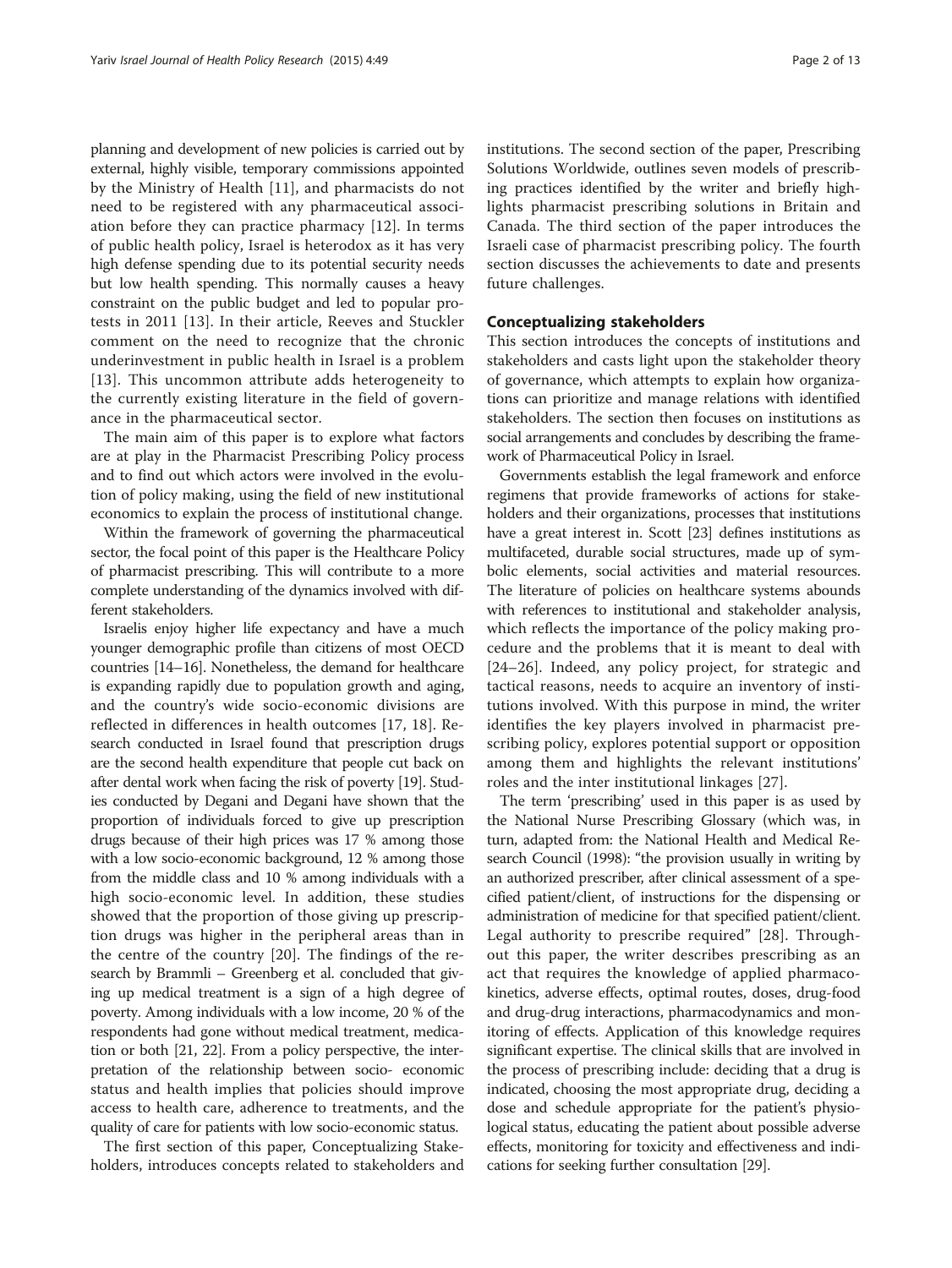In this paper, the term stakeholder means groups or persons whose interests and activities strongly affect and are affected by issues concerning those who have a 'stake' in change, who control relevant information and resources and whose support is needed in order to implement the change [[30](#page-11-0)].

A stakeholders theory addresses morals and values in managing an organization. The theory also explains and describes the web of stakeholders' relationships that inevitably emerge within governance [[31, 32\]](#page-11-0). In the case of pharmacist prescribing policy, ministers, various departments of ministries, regulators, health fund representatives, physicians, pharmacy unions, lobbyists, expert commissions and advisers interact within the official process of legislating pharmacist prescribing law. Each player hopes to advance their own agenda. Consumer health organizations and interest groups also interact under government auspices to influence health policy outcomes. This web of networking stakeholders, deliberating and negotiating, is a fundamental force needed to drive health policy reform [\[33](#page-11-0), [34](#page-11-0)].

New Institutional Economics (NIE) incorporates a theory of institutions into economics. It has been developed as a movement within the social sciences, especially economics and political science [[35, 36](#page-11-0)]. It unites theoretical and empirical research, examining the role of institutions in furthering or preventing economic growth. Douglass North, a professor at Washington University's Department of Economics in St. Louis, MO, has led groundbreaking work on how institutions and societies interact and how those interactions can positively or negatively impact economics as they evolve over time [[35](#page-11-0)].

North defines institutions as the humanly devised constraints that shape human interaction and calls for the analytical distinction between the rules of the game (institutions), the players of the game (individuals and organizations), and the way the game is played [[35](#page-11-0)]. Pharmacy is a classic field in which to test and study NIE, as this profession is institutionally constrained by environmental factors such as medicine policies, demand for sales of over-thecounter medicines, pharmacy services provided, institutional boundaries such as the pharmacy regulation act, drug laws and regulation of drug entry and rules on exercise of the profession [[37](#page-11-0)]. Consequently, the writer views the professional group of pharmacists as "players" who play to achieve better role recognition. Pharmacy is their "game", which is played in the field of the changing healthcare environment.

In comparison to past services, the pharmacist's services of today include more patient-oriented, administrative and public health functions [[38, 39](#page-11-0)]. Therefore, the pharmacist's role is expanding beyond the traditional product-oriented functions of dispensing and distributing medicines and health supplies. The aim of the Israeli

Pharmacist Prescribing Policy, the focus of this article, is to improve patient access to medicines, making the best use of pharmacists' clinical competencies. From a governmental point of view, objectives such as reducing waiting times for physicians, reduction in medications errors and wastage may lead to cost savings in the long run. North [[40\]](#page-11-0) also provides a historical perspective on the influence of different paths of institutional change on economic development. Institutional change is dependent upon (1) how different groups perceive possible opportunities and threats posed by alternative paths of institutional change or stagnation to their interests, and (2) their local, national and international political effectiveness in influencing the pace and path of institutional change.

#### A framework of pharmaceutical policy in Israel

The term "pharmaceutical policy" describes the conscious efforts of national governments to influence the functioning of pharmaceutical subsystems [[41](#page-11-0)].

Governments register medicines, compile essential medicines lists, license manufacture, procure supplies for the public sector, and dispense a substantial share of medicines through public and private facilities. In addition, they regulate prices and staff qualifications, inspect medicines for quality, collect taxes and train pharmaceutical personnel [\[42\]](#page-11-0). The resulting complex collection of rules, financing choices, regulatory decisions and laws constitute a nation's pharmaceutical policy. The objectives of pharmaceutical policy vary for countries of different income levels. In low income countries, the most prevalent objective is to secure the population's access to essential medicines. For middle income countries, the objectives are to access a broader range of medicines and to develop industry in the pharmaceutical sector [[41](#page-11-0), [42\]](#page-11-0). In high income countries, the objectives are to support the innovation of new treatments and drugs as well as provide universal access to all important treatments [[42](#page-11-0)].

In Israel, drug laws are commonly issued by the Knesset (Parliament and legislative body), which also defines the rules and conditions under which the pharmaceutical sector operates [\[43](#page-11-0)]. The Ministry of Health (the executive branch) defines the implementation guidelines and technical standards for the law in ordinances or regulations. In common with European countries, Israel enforcement agencies and drug laws regulate the supply side parameters of the pharmaceutical market (research, quality assurance, licensing of products, promotion), while the demand side is typically regulated by legislative instruments which define who pays for which drugs and under which circumstances [\[44](#page-11-0)]. An example of such a legislative instrument is the Israeli Health Insurance Law. Other regulations and laws such as antitrust laws and trade laws may also influence the pharmaceutical sector. Furthermore, soft law and sectorial agreements consist a framework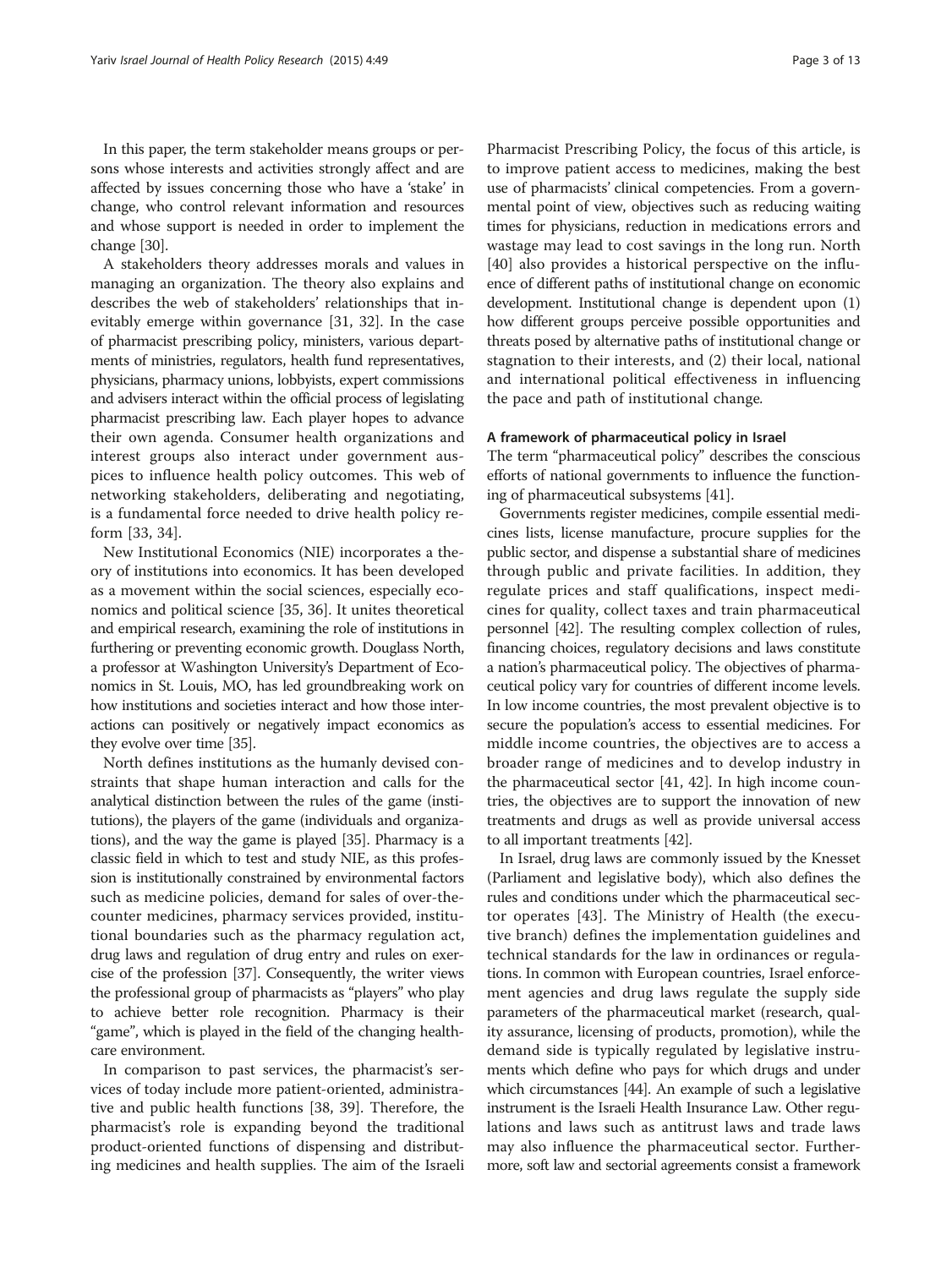for pharmaceutical policy. During 2014, an updated joint treaty between the Israel Medical Association and the representative organizations of all pharmaceutical companies operating in Israel was signed. Its aim was to formulate the ethical rules underlying the professional relationship between physicians and pharmaceutical companies and to protect patients' health and safety in this new work environment, in which extraneous considerations may overshadow scientific truth and interfere with medical decisions in the name of foreign interests [\[45\]](#page-11-0).

Thus, policy makers need to consider these issues as well when making a policy decision. The work of expert commissions is governed in the ordinance and other relevant laws.

# Pharmacist prescribing solutions

This section records the rising costs of healthcare as well as the total volume and costs of prescribing, and presents a practical solution, namely the Pharmacist Prescribing Policy. This is followed by the introduction of seven different prescribing models that exist worldwide. The section concludes with a description of the British and Canadian pharmacist prescribing models that have been in place since 2003 and 2006, respectively.

Total prescription sales in the United States for the 12 month period ending on September  $30<sup>th</sup>$ , 2013 were 326 billion U.S. Dollars, which was slightly lower than the previous 12 months (−0.7 % growth) [[46](#page-11-0)]. In the U.K, prescription costs were 6199.70 million British Pounds in the 12 months between August 2012 and August 2013. Prescription volume in the same time period accounted for 740 million prescriptions [\[47](#page-11-0)].

The statistics portal "Statista" gives a projection of total prescription drug revenue worldwide from 2014 to 2020. In 2018, the industry is expected to generate 926 billion U.S. dollars in prescription drug revenue worldwide. This includes the leading 500 pharmaceutical and biotechnology companies and is expected to reach over one trillion U.S. dollars by 2020 [[48](#page-11-0)].

There are several key issues involved in policymakers' concerns about the viability of our healthcare systems today. These include the increased cost of new pharmaceuticals and other evolving technologies, the growing needs of aging populations, the impact of chronic diseases, and a significant workforce crisis [\[49](#page-11-0)]. Solutions to these issues will not come easily; however, what is clear internationally is that pharmacists, who are viewed as drug experts, can become key participants in the management of health care costs through their contribution to the informed and appropriate use of medications in community, hospital and nursing home settings [[49](#page-11-0), [50\]](#page-11-0). Pharmacists' involvement in optimizing drug therapy is shown to prevent hospitalisation by identifying inappropriate medication use in older adults, by improving anticoagulation

outcomes in pharmacist led anticoagulation clinics and by promoting medication adherence with a reduction in cardiovascular risk factors in pharmacy education programs [\[51](#page-11-0)].

Starting in the  $19<sup>th</sup>$  century, governments reacted to concerns about drug misuse and public safety by using medicine regulation legislation. In the early part of the  $20<sup>th</sup>$ century, prescriptive authority was limited in legislation to vets, dentists and physicians. In the latter part of the same century, a vast range of medicines on the market was used for prophylactic and treatment purposes. The scope for treatment was expanded and the focus shifted to methods of funding health while assuring timely and safe access to medications. One of the ways to deliver this was to expand the prescribing authority of health care professionals other than physicians [\[52](#page-11-0)].

#### Models of prescribing

A review of the international pharmacy literature identifies seven models of prescribing practice. These demonstrate the potential breadth of practice and the capacity of pharmacists to initiate modify and monitor prescription medicine use with varying levels of autonomy.

# Independent prescribing by pharmacists

Independent prescribing by pharmacists occurs when the prescribing practitioner, who is a pharmacist, is solely responsible for patient assessment, diagnosis and clinical management. This position requires legally defined levels of knowledge and skills that are usually monitored through a licensing process. This model is currently implemented in Australia as well as in the UK [\[39, 53](#page-11-0)].

# Dependent prescribing models: prescribing by protocol

'Dependent' prescribing incorporates further restrictions on prescribing activities, via protocols or formularies. Prescribing by protocol is the most common form of dependent prescribing, and is defined as delegation of authority from an independent prescribing professional, usually a physician [[54](#page-11-0)]. The protocol is a written guideline that describes the activities pharmacists may perform in their prescriptive authority<sup>1</sup>. The protocol details the procedure plan that the pharmacist must follow when prescribing, as well as the types of diseases, drug categories, the responsibilities of each of the parties involved, and prescriptive decisions covered by the agreement [[54\]](#page-11-0). Studies propose that prescribing by protocol improves access to medicines as patients do not need to visit their physician and also reduces drug costs as the prescriber is restricted to prescribing according to a specified treatment protocol, based on available evidence and for patients with a particular diagnosis [\[55, 56](#page-11-0)].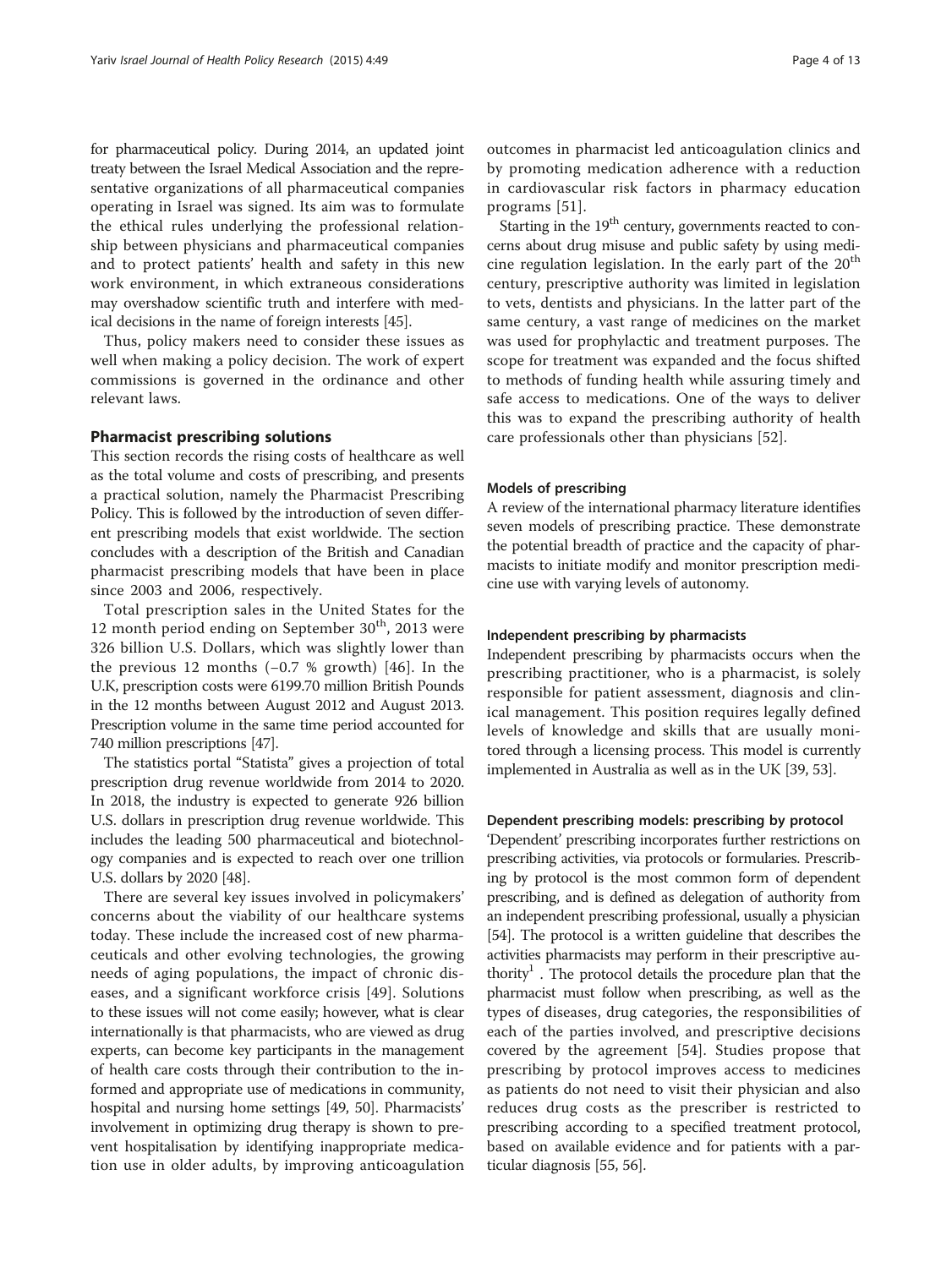#### Dependent prescribing models: Patient Group Directions

A Patient Group Direction (PGD) is a written direction signed by a doctor or a dentist, as well as by a pharmacist, relating only to supply and administration of prescription medicine. The PGD applies if a number of specified requirements are met and is subject to any specific exclusion listed. Only specific drugs listed in the PGD are allowed to be prescribed [[55\]](#page-11-0). This policy has been implemented for the prescribing of hepatitis vaccinations for drug misusers in the UK [\[57](#page-11-0)].

#### Dependent prescribing models: prescribing by formulary

In formulary-based prescribing, local formularies are set between participating community pharmacies and medical practitioners. The formulary includes a limited list of medicines and the length of treatment, treatable symptoms, criteria for referrals and limitations on prescribing. Considerable record-keeping is needed as well as an extra pharmacist and private consultation area [[55](#page-11-0)]. This is currently implemented in Florida for a skin patch which is used to prevent nausea and vomiting caused by motion sickness [[58](#page-11-0)].

# Dependent prescribing models: repeat prescribing by pharmacist

Repeat prescribing by pharmacist involves pharmacists providing medication-refill services in clinics associated with medical centres, for patients who have exhausted their prescribed drugs before their next physician appointment [[59](#page-11-0), [60](#page-11-0)]. There are few optional services that are available according to this model. According to one optional service, the pharmacist examines the patient and the therapy and then either refills the medication with a sufficient quantity to last until the next available appointment or consults the attending physician if there are problems with compliance or side effects [[60\]](#page-11-0). According to a second option, a pharmacist can prescribe a further supply of medicines that were initially prescribed by a physician after conducting an effective patient – centred consultation and being satisfied that the medicines are safe and effective. Often, there are restrictions in terms of the number of prescriptions per patients that are allowed to be prescribed by the pharmacist and regulations may restrict some types of drugs from being prescribed. In line with this prescribing service, the pharmacist is required to review patients' current treatments and conditions, and use his clinical judgment and effective consultation skills to decide whether it is safe or not to provide the patient with a prescription for the continuous supply of his/her medicines. The implementation of this prescribing model is underway in Israel and already exists in Australia [[61\]](#page-11-0). The main value of this model is that it provides improved access to medicines, using pharmacist knowledge to evaluate the appropriateness of existing

medications and providing continuity of care for patients with chronic diseases. The disadvantage of this model is that currently in Israel, only pharmacists who work in health funds pharmacies are able to access patient medical records, whilst pharmacists working in community chain and privately owned pharmacies, are unable to access these records.

#### Dependent prescribing models: supplementary prescribing

Supplementary prescribing, is a voluntary partnership between the independent prescriber and a supplementary prescriber, to implement an agreed patient-specific clinical management plan (CMP) with the patient's agreement [[62\]](#page-11-0). The independent prescribers are physicians or dentists who undertake the initial assessment and the supplementary prescribers are registered pharmacists or nurses who then write the prescriptions [\[63](#page-11-0)]. The CMP provides detailed guidance for each stage in the management of a patient with a specific condition over a given time period, and includes progress and outcomes details. This type of prescribing is tailored to patient's needs and is therefore believed to improve clinical outcomes and help reduce costs by shortening hospital stays due to comprehensive medication reviews with the pharmacist that contributes to increased patients compliance and improved patient safety. A further benefit of the model is the improvement in multidisciplinary communication, teamwork and care planning between health sectors [[59](#page-11-0)].

#### Collaborative prescribing models

Collaborative prescribing requires a cooperative practice relationship between a pharmacist and a physician or practice group, with legal authority to prescribe medications. Explicit collaborative agreements are negotiated within each facility, outlining who is receiving authority and delegating, and a demonstration of competence. Firstly, the physician diagnoses and makes initial treatment decisions for the patient, and secondly selects, initiates, monitors, modifies and continues or discontinues pharmacotherapy as appropriate to achieve the agreed patient outcomes. The physician and pharmacist share the risk and responsibility for the patient outcomes. Collaborative prescribing is used in several countries such as France, Switzerland, and almost all states in the US [\[64\]](#page-11-0).

This next section follows reports from the American Pharmacist Association and focuses on two countries, Britain and Canada, where the healthcare innovation of extending prescribing authority was driven by different factors [[65](#page-11-0)]. In Britain, the driving force was the need to improve services to vulnerable groups such as the elderly and the disabled. In Canada, the driving factor for pharmacist prescribing was the shortage of physicians in remote areas [[65\]](#page-11-0). Israel has longevity in common with Britain and a shortage of physicians in peripheral areas in common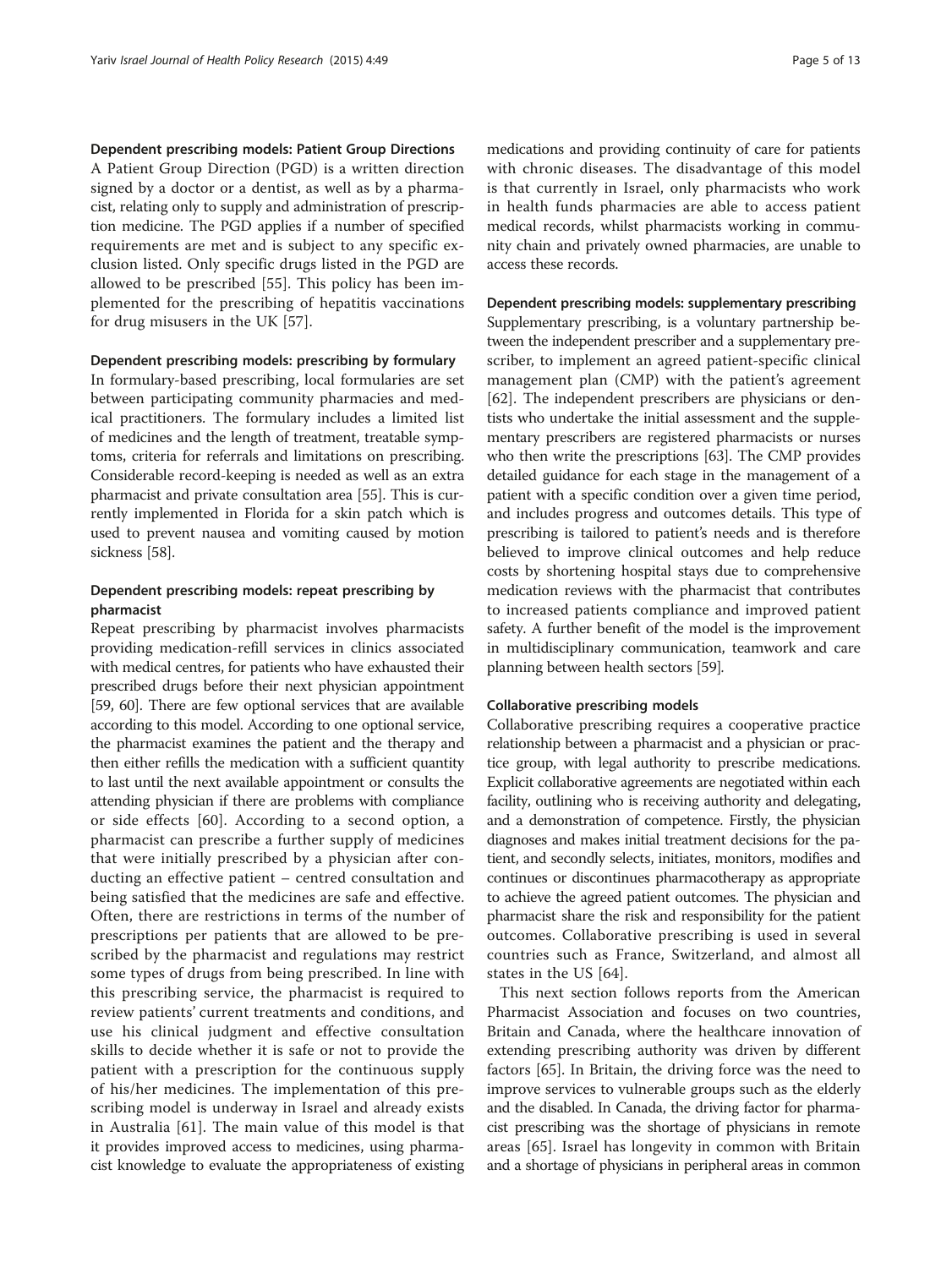with Canada. According to the Central Bureau of Statistics (CBS) population projections, the elderly population in Israel is expected to reach 1.367 million in 2030 – a 84 % increase on the 2009 figure [[66](#page-11-0)].

The introduction of a pharmacist prescribing policy provides a new facet of improved accessibility to elderly patients in primary care. The Israel Medical Association reports that there is a disparity between the scopes of healthcare services available in the periphery compared to central Israel. One of the most complex problems with health services in the periphery is the difficulty in attracting medical and nursing manpower from central Israel [[67](#page-11-0)]. As pharmacists are available for consultation when other care providers are geographically inaccessible, pharmacist prescribing has great potential to immensely improve the health of Israelis. Therefore, pharmacists can play a role in eliminating and addressing health disparities.

## Pharmacist prescribing model in Britain

There are two models of pharmacist prescribing in Britain. Pharmacist Supplementary Prescribing (SP) was introduced in 2003 and involves a voluntary partnership between the responsible independent prescriber (a physician or a dentist), the supplementary prescriber (most commonly a pharmacist or a nurse) and the patient. As part of the prescribing process there is a need to implement an agreed patient-specific clinical management plan (CMP) [[10](#page-10-0), [62](#page-11-0)]. Time spent initially developing a simple CMP eventually saves time when the patient returns for review to the supplementary prescriber rather than to the physician. Pharmacist independent prescribing (IP) was introduced in 2006. In this model, the pharmacist is the sole prescriber responsible for the assessment and consequent management of the patient's condition [[62](#page-11-0)].

The legal basis of supplementary prescribing was the Health and Social Care Act of 2001 which enabled the government to extend prescribing responsibilities to other health professions. Amendments to the Prescription Only Medicines Order and NHS regulations allowed supplementary prescribing by suitably trained nurses and pharmacists from April 2003 and podiatrists, physiotherapists and radiographers from 2005 [\[68\]](#page-12-0). The objective of the model was to provide patients with quicker and more efficient access to medicines while making the best use of the clinical skills of eligible professionals. In the government's view, the aim of the policy was to reduce doctors' workloads, giving better opportunity to tend to patients with complicated conditions and complex treatments [\[62\]](#page-11-0).

The main facet of the model is maintaining communication between the independent and supplementary prescribers, allowing them to consult, update, share access to the same local or national guidelines or protocols, agree and share a common understanding of and access to the written CMP [[63](#page-11-0)].

In terms of education, a pharmacist who is trained to become a supplementary prescriber is asked to undertake a specific training program at degree level. The program comprises approximately 25 taught days plus at least 12 days 'learning in practice' [\[53](#page-11-0)].

At first, the formulation and implementation of Pharmacist Supplementary Prescribing was met with strong opposition from the medical community. The World Medical Association added that certain tasks can only be performed by physicians, prescribing being one of those things [[63\]](#page-11-0). However, the program is now considered to be well-integrated and to have greatly contributed to patient care which is safe and of good quality [\[53](#page-11-0), [69\]](#page-12-0).

#### Pharmacist prescribing model in Canada

Traditionally in Canada, the authority to prescribe medications has rested with a small number of professions. With changes to legislation or regulations in most Canadian provinces over the past eight years, many pharmacists now have the ability to initiate, continue or modify drug therapy, ranging from renewing a continuous care prescription to independent prescriptive authority [\[70](#page-12-0)]. In 2013, community pharmacists prescribed for flood victims in Calgary who had to evacuate their homes in the middle of the night, leaving their medications behind [\[65](#page-11-0)].

The Canadian Association of Pharmacist Prescribing reports that medication adherence is particularly a challenge for the treatment of chronic conditions in Canada. As most provinces limit prescription length to three months, four million Canadians report not having a regular physician nor access to primary care doctors for the purpose of their prescription renewal. The Association supports the granting of pharmacist prescribing authority to improve medication adherence by making refills and emergency supplies more readily available to these patients [\[70](#page-12-0)].

A comprehensive policy review and comparison of documents and regulations written by the relevant government and professional agencies in Canada shows that in terms of pharmacist prescribing, legislative or regulatory enactment of current privileges are in place or expected in the future across different provinces [\[65,](#page-11-0) [70](#page-12-0)]. Findings show that substantial variation exists in the scope of pharmacy practice across provinces as provincial pharmacy regulatory bodies vary in governance structure, legislation and standards and codes of conduct [[54](#page-11-0)]. Overall, prescribing policies have three typical forms: firstly, allowing pharmacists to renew prescriptions for long-term conditions, secondly, permitting short-term dispensing to allow patients to continue therapies uninterrupted and thirdly, allowing pharmacists to prescribe in emergency situations. In addition, existing provincial policies also vary in the type of formal and experiential education required of prescribing pharmacists as well as in terms of knowledge, skills and continuous professional development [\[50,](#page-11-0) [70\]](#page-12-0).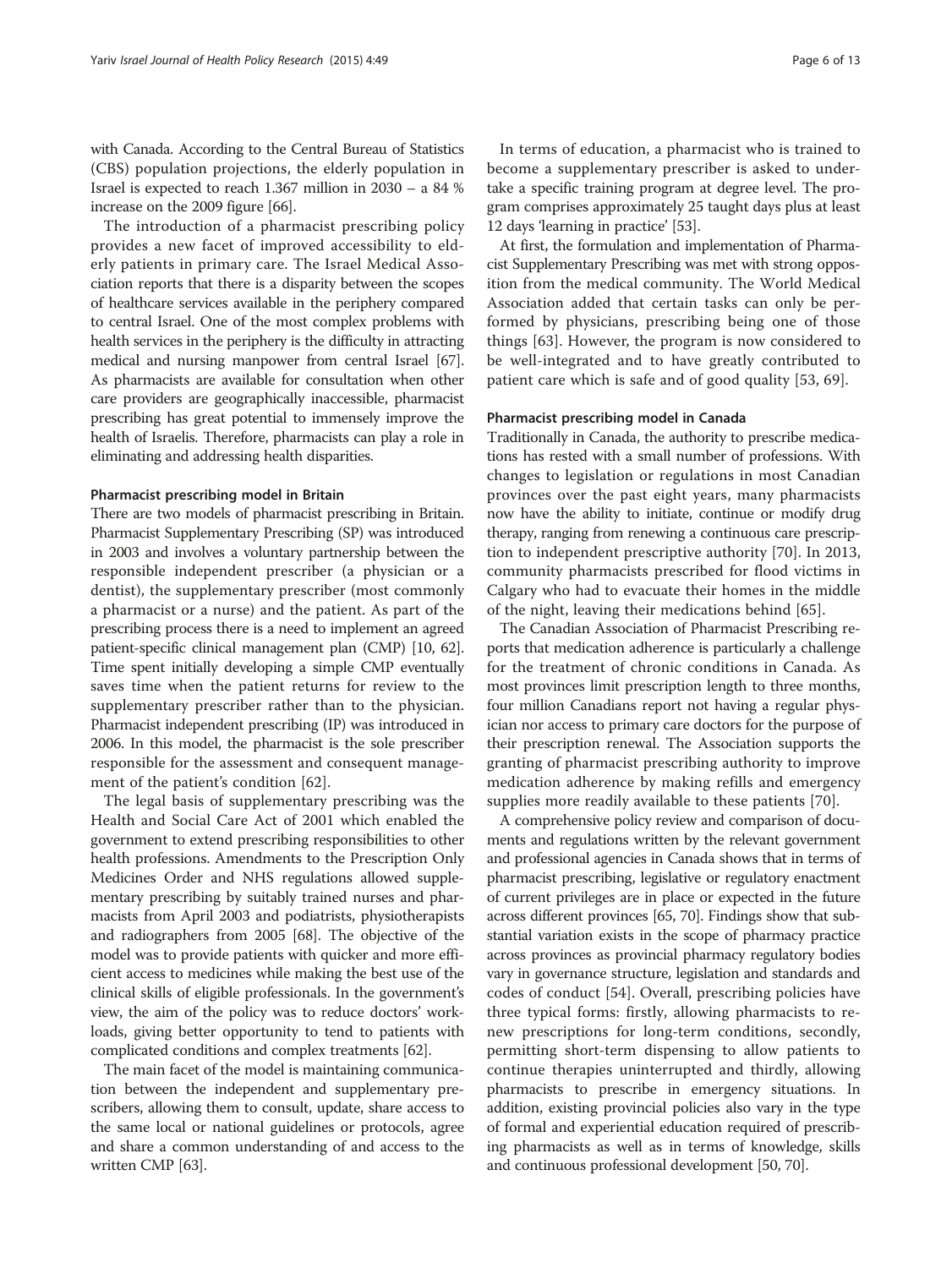To that end, Israeli policy-makers can learn from the cases of these two countries and ascertain the determinants of success in obtaining pharmacist prescribing reform in Israel.

An integrative review of literature on non-medical prescribing in primary care undertaken by Bhanbhro et al. [[59\]](#page-11-0) shows that in the  $21<sup>st</sup>$  century non-medical prescribing has evolved differently in different countries. The study demonstrates that out of the 193 countries that are member states of the World Health Organization (WHO), twenty countries provide legal authority to nurses and other health professionals to prescribe medications, while other countries are considering introducing legislation. With respect to stakeholders' acceptance of the new pharmacist prescribing role, studies show that health professionals and patients widely approve and view positively the non-medical prescribing initiative [[39](#page-11-0), [59,](#page-11-0) [71](#page-12-0)].

Five models for Pharmacist Prescribing have been identified and deemed suitable by the Israeli Knesset during the policy formulation stage: repeat prescribing model, prescribing for minor illness model, emergency prescribing model, prescribing by protocol and independent prescribing [[72](#page-12-0)]. After much deliberation in the Knesset, it was decided that, initially, the only prescribing to be put into practice would be the repeat prescribing model. According to this model, during a prescribing consultation, the pharmacist interviews, listens and examines the patient's medical records, then checks the current drug therapy to decide whether it is safe to issue a prescription with a further supply of medicines, that were initially prescribed by a physician, or refers him back to his physician for a further consultation. The IMA shared an objection to the rest of the models, thence most were postponed indefinitely. However, the Knesset's chairman and the head of the Health Ministry agreed that the prescribing for minor illness (such as coughs, allergic reactions, sunburn and skin infections) would be revisited once the implementation of the repeat prescribing model was complete [[73](#page-12-0)].

# The Israeli case

This section unfolds the story of the pharmacist prescribing initiative in Israel. It begins by pointing out the essentiality of the policy to the Israeli health system and continues by revealing the process of agenda setting. The section then describes the chain of events that resulted in policy formulation and identifies the key objectors to the policy.

To date, the Israeli health-care system, centered on four health funds (to the tune of 95 % of the total market), is widely acknowledged as providing a "package" of universal services of good quality primary and secondary care, while also accommodating demand for private health care [[74, 75](#page-12-0)]. Nevertheless, there are challenges and tensions in the system. In recent years, the authorities have worked

to expand the number of students trained in medical schools and nursing training as large cohorts of healthcare professionals are heading for retirement [[76\]](#page-12-0). Media reports and public opinion polls show that Israelis are dissatisfied with the amount of time people wait to receive medical care [\[77](#page-12-0), [78](#page-12-0)]. As a consequence, the demand for health care services exceeds the supply of those services and some measures must be taken to allow better access to health care. An example of such a measure, exploiting opportunities to shift tasks from physicians to pharmacists, is the case of the Pharmacist Prescribing Initiative.

Entrusting pharmacists with more responsibilities is likely to reduce current demand on other, more expensive health care resources such as hospital emergency rooms and physicians. A study investigating pharmacists' perceptions of the value of pharmacist prescribing of antimicrobials in hospital settings in Scotland found that "optimization of antimicrobial use through pharmacist prescribing of antimicrobials was also perceived as indirectly leading to a reduction in overall costs through shorter bed stays, using cheaper but same-spectrum antimicrobials, ensuring appropriate duration and switching to oral use when feasible" [[79\]](#page-12-0).

Concerns about strict practice policies and liability associated with prescribing are often reported. A research article describes that to resolve these concerns, pharmacists tend to reduce the amount they prescribed, take care to document and take additional time to review clinical information [\[80](#page-12-0)]. This tight control is hoped to eventually result in lower costs to the health system and better health outcomes for individuals.

In Israel, the potential healthcare cost savings were also a driving force for the adoption of the policy [\[73](#page-12-0)]. As pharmacists are generally on lower wages than physicians, the 2014 BMI report estimates that shifting and reducing labor costs means that funds will be released for spending on other areas of the healthcare system. The report foretells that prescription drug sales in 2014 are expected to amount to 1.68 billion U.S. Dollars, a 7.72 % increase on 2013. The report further foretells that due to favorable epidemiological factors in Israel, such as an aging population and population growth, continued increase in demand for drugs for chronic diseases and physicians' consultations is expected [[14\]](#page-10-0).

In July 2014, after a decade of negotiation and deliberation, the regulations for the Pharmacist Prescribing Law in Israel were finalized and the ordinance was published. This policy is much needed as recent data shows that income inequalities in Israel are wide and persisting. The average income of the richest 10 % of the population in Israel is about 14 times that of the poorest 10 % [[81](#page-12-0)]. The Gini coefficient for Israel, which is a measure of income inequality ranging from zero (full equality) to 1 (when only one person concentrates all income), is among the highest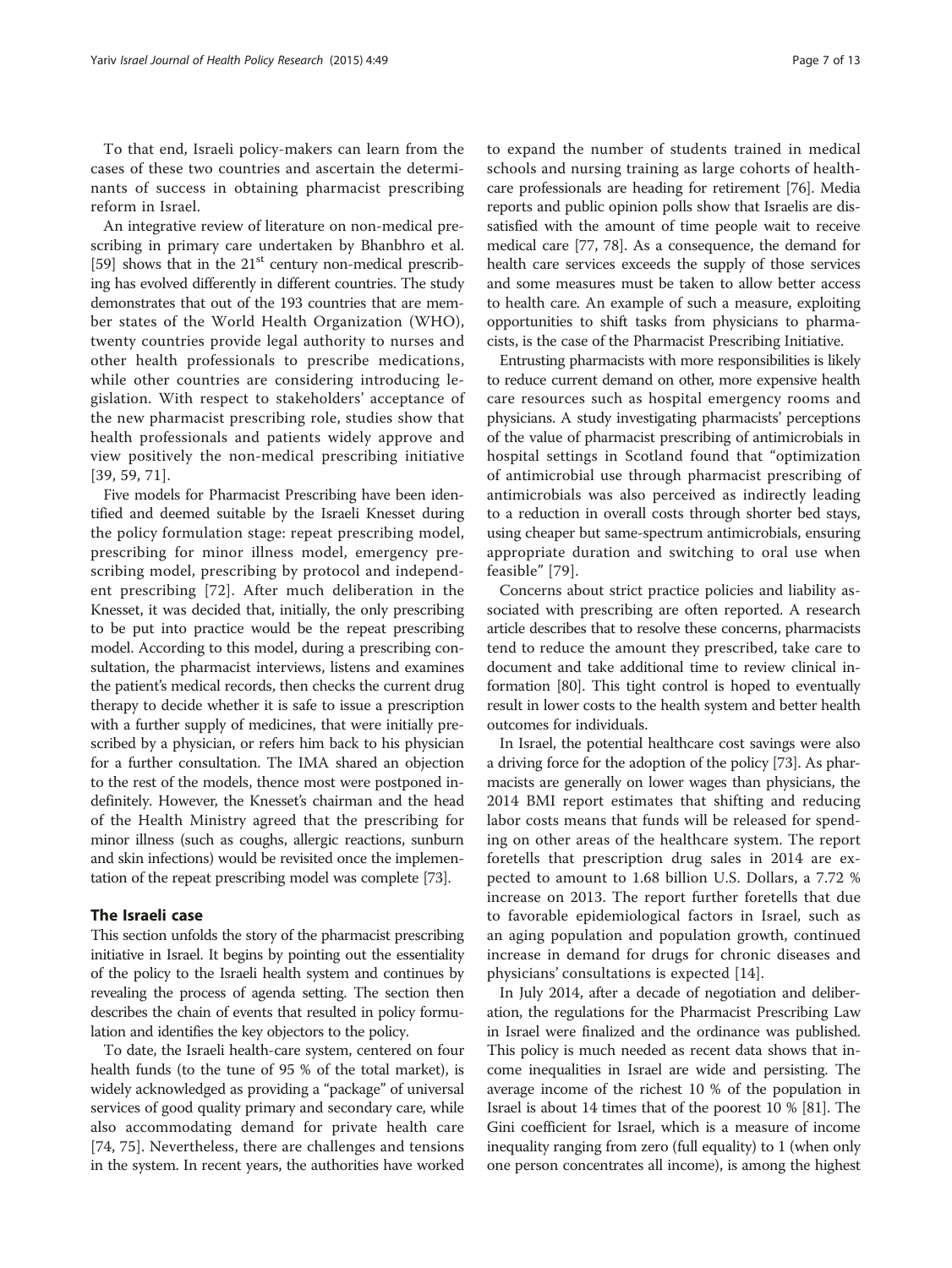in the OECD [\[82\]](#page-12-0). The rise in private funding has been found to affect patients' compliance and concordance with their medications [[83, 84](#page-12-0)]. The pharmacist prescribing initiative aims to improve adherence and contribute to achieving better health outcomes for Israeli patients.

The 2014 Business Monitor International paper reports that those on the lowest incomes in Israel struggle to pay for medical services fully, despite the well-functioning universal health system [\[14\]](#page-10-0). As rural areas often have a greater demographic need, research has shown that there is a link between health disparities and rural living [[36](#page-11-0)]. An OECD review of the tackling of inequalities in health in Israel reports that people who live in the periphery have worse health indicators than people who live in urban areas [[85](#page-12-0)]. A more recently published OECD report highlights the wide variations in healthcare in Israel. The findings suggest that either unnecessary care is being delivered in areas of urban living, or that there is unmet need in rural regions [[86](#page-12-0)]. Thus, local pharmacists are particularly valuable assets in impoverished urban areas. The Pharmacist Prescribing healthcare policy aims to resolve these issues as will be outlined in this article.

Studies have shown that creating channels for stakeholder participation in managing or supervising public healthcare services can improve the performance of services in several ways [\[27](#page-11-0), [36\]](#page-11-0). One example is the opening of policy decisions in Israel to professional associations to protect health professionals' interests and safeguard the medical quality of care. Since Israel does not have a comprehensive national health plan or an active system for setting and updating national health targets, periodic strategic planning and development of new policies are carried out by external, highly visible, temporary commissions appointed by the Ministry of Health [\[11](#page-10-0)]. In his report, Rosen names several Israeli health-related commissions and adds that due to the Ministry of Health's multiplicity of roles, the latter's commissions are perceived as being able to examine issues related to healthcare closely, efficiently and objectively [\[11](#page-10-0)].

The journey towards extending pharmacists' responsibilities began in 2000 when the National Board to promote the pharmacy profession, named the Benita Board, was commissioned by the Ministry of Health with the aim of discussing the future of the pharmacy profession in Israel. The board was the first to introduce the idea of extending pharmacists' responsibilities by giving pharmacist prescribing authority [[87](#page-12-0)]. To make this happen, an amendment to the existing Pharmacists' Ordinance (new version - 1981) had to be made.

In 2006, the Ministry of Finance's proposal sought to amend the Pharmacists' Ordinance (new version – 1981) so that it would enable a pharmacist to issue a prescription drug not based on a prescription signed by a physician, and to amend the Physicians' Ordinance (new version – 1976), so that the authority of the Director General of the Ministry

of Health to permit individuals who are not physicians to perform extraordinary medical procedures will be expanded to para-medical professionals [\[88\]](#page-12-0). It was decided that a joint committee of the Ministry of Finance and the Ministry of Health would be established with the aim of determining which medical activities, currently performed only by doctors, would be authorized for pharmacists, nurses or paramedical professionals. The Ministry of Finance believed that the policy would save physicians' time and reduces pressure through sharing the patient load. The emerging data at the time, which compared the cost of pharmacist prescribing to physician prescribing, demonstrated that one of the benefits of the scheme was that pharmacist prescribing proved to be more cost effective [[39](#page-11-0), [59](#page-11-0)]. The Golomb Committee was commissioned to find possible ways to assimilate the amendment to the Pharmacists' Ordinance and to suggest possible ways to regulate prescribing as well as dispensing medicines not in accordance with physician prescription. Within a short period of time, a new ordinance was suggested to allow pharmacists to prescribe, but it has since been invalidated by the Justice department by the claim that it diverges from the provision of the present law and creates a new professional entity not defined by it. As a result, The Knesset rejected the ordinance [[89](#page-12-0)].

In 2009, the Pharmacists' Ordinance was amended once again. This time it was passed successfully in the Knesset as part of The Arrangements Law, a government bill that is presented to the Knesset each year alongside the Budget Law. It incorporates government bills and legislative amendments that are needed in order for the government to fulfill its economic policy [[90](#page-12-0)]. The Arrangements Law is a unique instrument used by the government to initiate legislation, complete legislative acts and stall or eliminate private members' bills already being legislated. In essence, through the law, the government can overcome parliamentary obstacles, as it does not need to be approved by the various committees, as ordinary bills usually do. It was not until 2011 that the amendment to the existing law was approved. During 2011, the advocates of the Pharmacist Prescribing Policy encountered a further obstacle raised by a second stakeholder, namely the Israeli Law, Information and Technology Authority (ILITA). The ILITA was established by the Ministry of Justice to become Israel's data protection authority. After much debate between the ILITA, the Pharmaceutical Society of Israel and members of the Ministry of Health, a new version of the law with an amendment concerning the protection of data shared during the prescribing process was introduced [\[91\]](#page-12-0).

In 2014, the Pharmacist Prescribing Policy was finalized and the regulations that will enable pharmacists to prescribe were approved. The ordinance specifies various conditions for prescribing to take place, four of which are listed here. *Firstly*, it was decided that in the first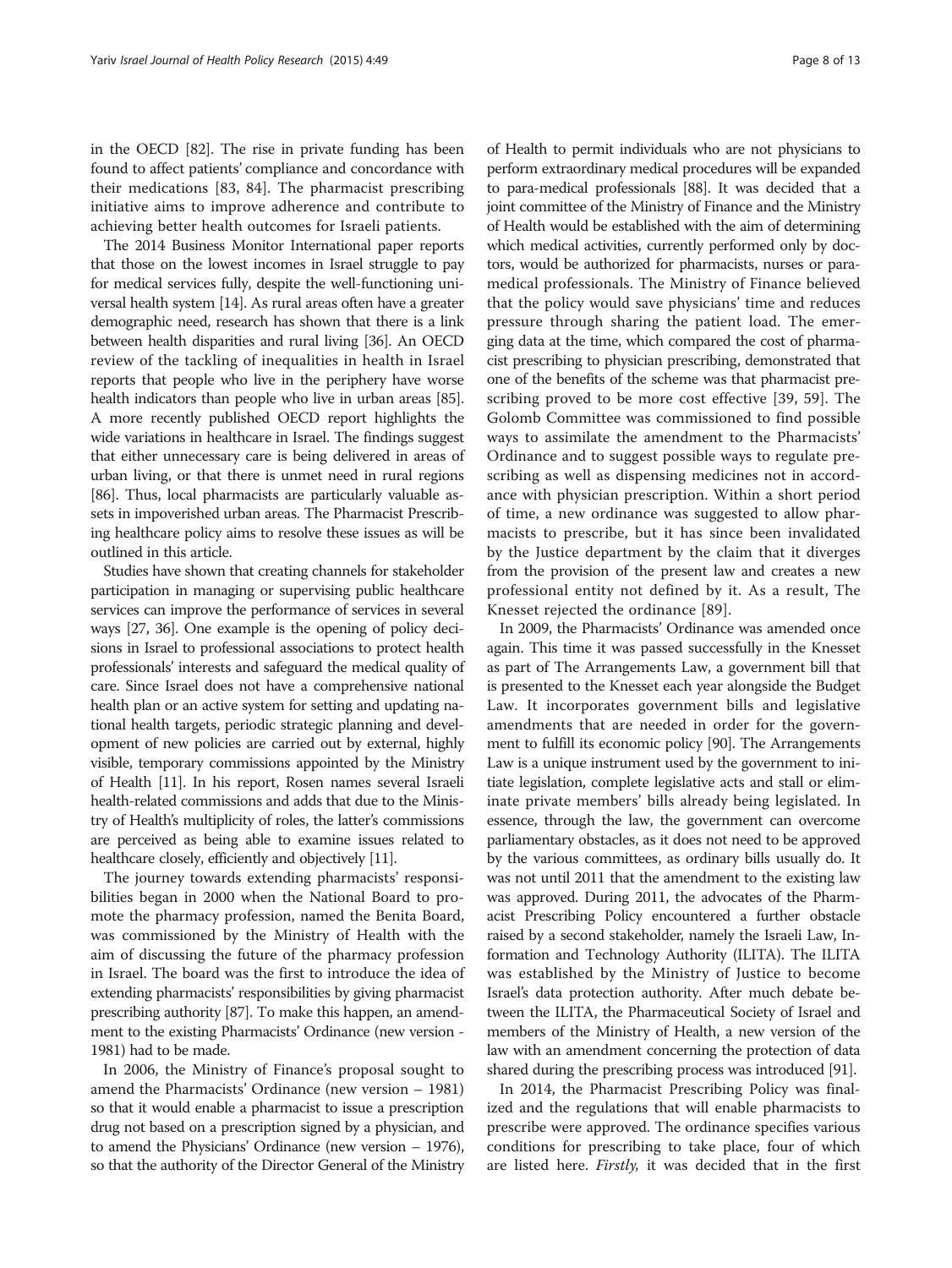stage of implementation, pharmacists will only be able to prescribe medications for chronic conditions that have been previously prescribed by a physician (i.e. the repeat prescription model as outlined previously). Many stakeholders were disappointed to discover that only one out of the original five models was approved by the Knesset. Secondly, it was determined that only pharmacists with a minimum of five years' experience will be allowed to prescribe for a list of conditions such as diabetes, Parkinson's disease, muscle pain, thyroid disorders and urological problems. The law allows pharmacists to issue a repeat prescription only up to six months after the expiration of the original prescription. Thirdly, it was agreed that pharmacists will have to complete an eighty-hour course and pass an exam before being able to prescribe [\[92](#page-12-0)]. The first prescribing course commenced in January 2015 [\[93](#page-12-0)]. Finally, to support optimal medication management, pharmacists require access to patient medical records during a prescribing consultation. The rationale behind this is that prescribing should also involve an accurate, legible and comprehensive written prescription based on looking at a patient's drug history, accessing previous lab results and documenting the consultation in the patient's records to establish the continuity of care. At present, patient medical records can only be accessed by pharmacies that belong to the health funds. Pharmacists who work in privately owned pharmacies are unable to access those records.

In an interview with Mednet, The Director of the Professional Committee of the Pharmaceutical Society of Israel, Dr. Ron Tomer, commented that the aim of the policy is to improve patients' service in terms of quality and availability of treatment, reduce physicians' workloads and save on health expenses. Dr. Tomer explained that the extension of prescribing rights will start with pharmacists only renewing prescription drugs, being responsible for the continuing care of patients who have been clinically assessed by a physician. "Eventually, one hopes", he said "that suitably qualified pharmacists could become independent prescribers in their own right" [\[94\]](#page-12-0).

Records show that the four health funds supported the policy throughout the implementation stage [[43](#page-11-0)]. One may speculate that one of their motives was the future cost savings involved due to the reduction in labor costs. Finally, the shift in prescribing policy means that physicians will have additional time to attend to more important issues in the six months interval between patient visits.

The Israeli Medical Association (IMA) was an influential stakeholder that opposed the Pharmacist Prescribing Policy throughout, arguing that the prescribing policy lacks budget ramifications and is therefore not related to economic policy – yet it was passed through the Arrangements Law, a framework whose sole aim is to deal with budgetary and economic aspects [[89](#page-12-0)]. The members commented that the issue of transferring medical

authority is complex and has fundamental ramifications for the state health system and for the condition of patients and therefore should only be accepted if treated by the Knesset as a standard bill which is usually advanced in a number of stages ("readings") until it is finally passed [[89\]](#page-12-0).

The patient advocacy organization was involved in the initial stage of the legislation. Their concerns involved securing patient confidentiality and allowing patients the choice to decide whether to use the service or not. Once these two issues were cleared up (patient confidentiality was defined in the law and it was clear that the service was optional), the organization ceased to be involved.<sup>2</sup>

Overall, the Pharmacist Prescribing Law was legislated twice and the legislation process lasted nearly a decade, mainly due to the opposition of various stakeholders who were mentioned in this article. The leading argument of the IMA was the state's commitment to the Patients' Rights Law that declares the right of every patient to receive good medical treatment with respect to the professional level and quality of medicine [[89\]](#page-12-0). According to them, the logic underlying the singularity of medical practice according to the Physicians' Ordinance can be expanded to the authority of others and may therefore contradict the legal standard. They claimed that there is no substitute for the extensive years of study and enormous professional knowledge accumulated by physicians in diagnosing and providing medical treatment to the patient and those health professionals who are not physicians are not as likely to be able to remain up-to-date with the latest scientific literature. As mentioned earlier, the Independent Prescribing model was withdrawn from the final stage of deliberation due to the raised objection by the IMA, which has powerful and influential status in the Knesset [[73\]](#page-12-0). This was a big setback for pharmacists.

The law was also disputed by the Labor and Welfare Committee, which on several occasions protested against the passing of the law through the hurried Arrangement Law system and claimed that a much longer debate was needed. Nonetheless, the Knesset protocols provide evidence that on several occasions during the voting process, the majority of the committee members voted in favor of the policy [\[73](#page-12-0)].

When interviewed by the writer, a few different stakeholders questioned the necessity of the pharmacist prescribing service due to the fact that nowadays physicians are allowed to prescribe "refill authorizations" that provide patients with access to medications until their next medical visit. Their opinion was that most patients order their prescriptions online, making the pharmacist prescribing service, again, unnecessary. They claimed that ten years have passed since the commencement of pharmacist prescribing policy legislation and meanwhile, with the advance of the internet and the online medication ordering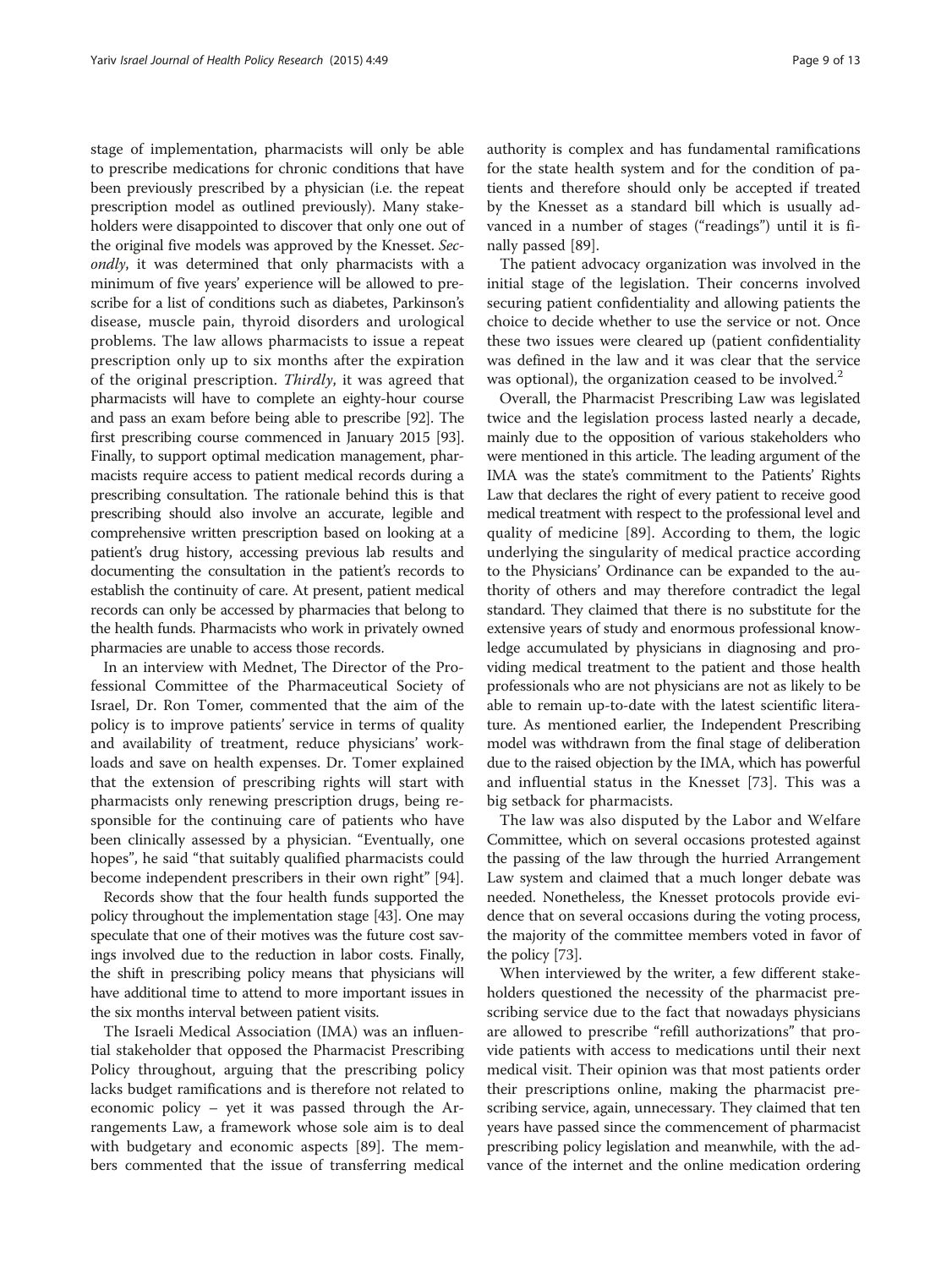service, the policy has become redundant.<sup>3</sup> Another, relatively new technology in Israel is e-prescribing (also called electronic prescribing) that was first introduced in 2010. This is a technology framework that allows physicians to write and send prescriptions to a participating pharmacy electronically. The 2010 Milken Institute report explains that " in terms of CPOE (computerized physician order entry; the process of a medical professional entering medication orders or other physician instructions electronically) and e-prescribing, Israeli usage is 95 percent" in comparison to the United States, "where their usage is just 20 percent" [\[95\]](#page-12-0). Online medication ordering and e-prescribing services are estimated to save the Israeli economy over 11 million physician working hours per year. It is possible that what stakeholders considered as an essential service in the past (i.e. pharmacist prescribing) has become non-essential with the advance in technology.

There is a consensus among the interviewed stakeholders about the need for additional pharmacist training and staffing to fulfill their new prescribing role as well as a properly aligned incentive to compensate for these additional professional costs and for the additional value brought to the citizens of Israel. To date, no such financial incentive exists. $4$ 

There was no involvement of the Israeli Pharmaceutical Industry during the legislation process as generic substitution at the point of dispensing in both private and public sector facilities is allowed. This is in contrast to the U.S., where one of the main barriers to the Pharmacist Prescribing Initiative was the pharmaceutical industry's objection to the policy, since they perceived pharmacists as being more likely to prescribe cheap generics than physicians, which will damage their sales [\[54\]](#page-11-0).

## **Discussion**

This article highlights recent changes to the pharmacy regulations that will empower pharmacists to provide prescription medications to better serve Israelis. The Israeli patients who are most likely to benefit from the new regulations are those who suffer from chronic conditions, such as diabetes and asthma. The aim of the policy is to provide seamless, faster care to patients to obtain their medicines through making better use of pharmacists' skills. Hopefully, these regulations will improve access to medical services and the efficiency of the health system overall [\[14](#page-10-0)]. Deputy Health Minister Ya'akov Litzman expects that these regulations will allow pharmacists to fully utilize their expertise in medication management in the interests of the wellbeing and health of Israelis, particularly those who live in the periphery (suburbs) [\[87\]](#page-12-0).

Stakeholders' views on the expected economic impact of pharmacy prescribing vary.

It is expected that the introduction of the service will lead to cost saving in the healthcare system through reduction in unnecessary medication use and increased patient choice in accessing medicines. An analysis to measure the impact on patient health outcomes and cost benefit analysis is required as this prescribing model rolls out. These results might be key factors at play in the Pharmacist Prescribing Policy process.

The IMA's response to the policy can be viewed, within the framework of challenges to medical dominance, as a logical reaction to the potential loss of professional status. Mesler [[96](#page-12-0)] notes that when some professionals [e.g. pharmacists] obtain and deploy resources, others [e.g. physicians] do not necessarily lose them. Finally, it is envisioned that through a multi-disciplinary and collaborative approach, expanding pharmacists' authority to prescribe will help to achieve an optimal public health outcome.

The extent to which the Pharmacist Prescribing Policy will be implemented successfully depends on current policy imperatives. For instance, in 1997 the Department of Health in South Africa withdrew pharmacists' permits that enabled them to provide prescription only medicines at their discretion [\[97, 98\]](#page-12-0). In Canada there have been several attempts to create system wide pharmacist practice change before any reform is successful [\[54\]](#page-11-0).

Currently, there are no mechanisms by which community pharmacies can be reimbursed for the prescribing service. Data gathered from interviews with key Israeli stakeholders suggests that in their opinion, this challenge is the biggest one to yet be overcome. Furthermore, critics of this advance in the practice of pharmacy will not be reassured that, under the proposed standards, it will be acceptable for a prescribing pharmacist to also dispense the medicine that he prescribed to the patient. The lack of separation between prescribing and dispensing questions the pharmacists' ability to ensure patient safety and prevent any potential conflict of interest. If pharmacists are only compensated for dispensing medications then this may lead to the possibility that pharmacist prescribing has an inherent conflict of interest for pharmacists. They would be inclined to prescribe medications (instead of eliminating unnecessary medications) so that they could sell more drugs.

Several stakeholders were concerned about the lack of an insurance provider who is able to provide professional indemnity cover for the extended role of prescribing.

The need for pharmacists' education is an additional hurdle. Today, the prescribing course is relatively expensive, lasts for six months and entails passing an exam to qualify as a pharmacist prescriber. When interviewed, two official stakeholders from the health funds explained that they currently have no funds to send their pharmacists on the training course. On a positive note, one hundred pharmacists attended the first prescribing course that commenced in January 2015. An unpublished study conducted by the writer investigates the opinions of the course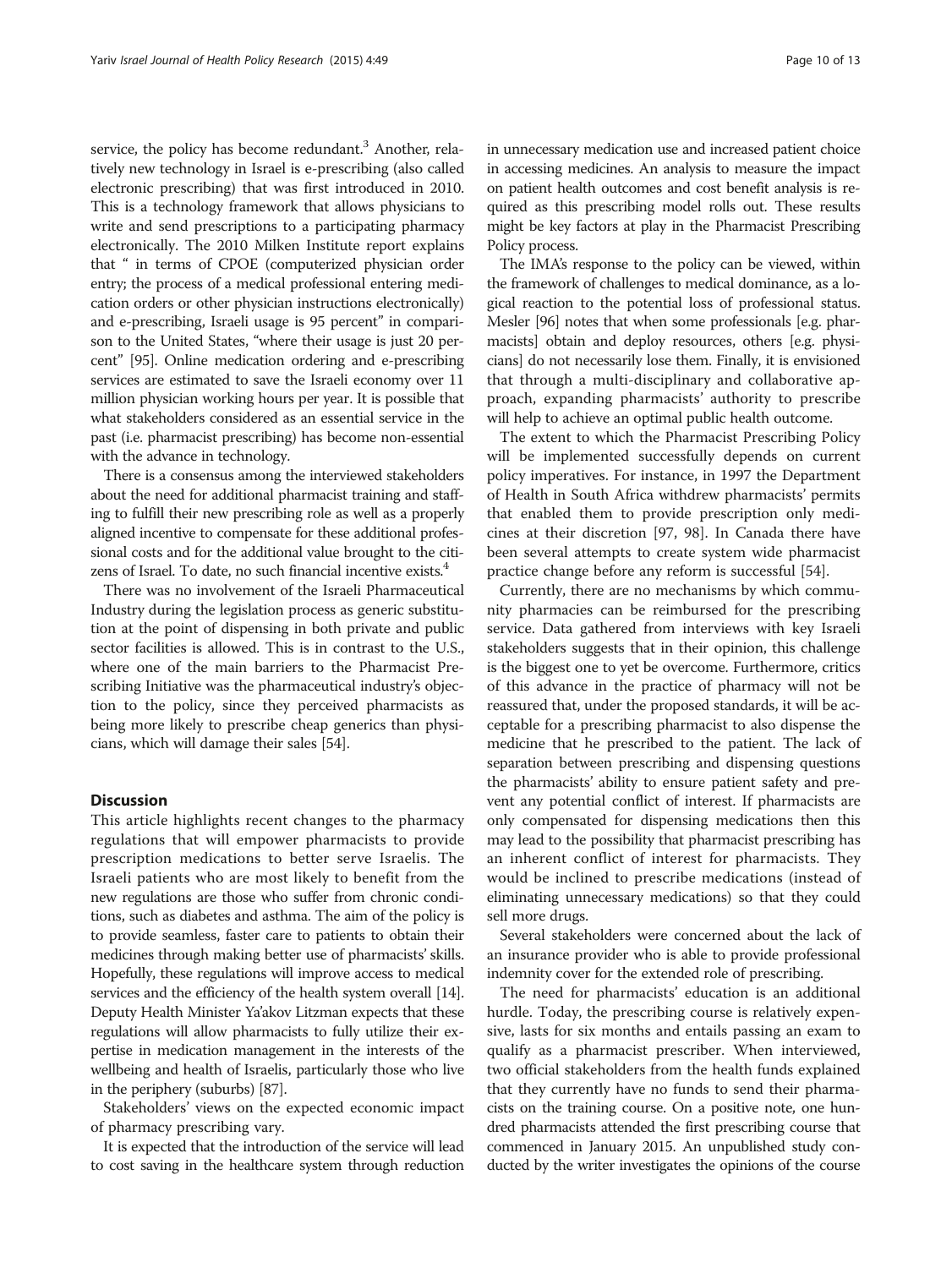<span id="page-10-0"></span>participants regarding the benefits, challenges, facilities and concerns regarding the introduction of the pharmacist prescribing policy. The preliminary results show that the increase in job satisfaction, elevated professional status and better use of pharmacists' skills were the most important factors when deciding to become a prescriber. When asked about concerns they may have regarding the implementation of the policy, pharmacists stated that access to patient medical records and documentation of the consultation were paramount. Coping with heavy workloads and staffing issues to clear time for consultations and keeping up to date are additional challenges prescribing pharmacists have to face. Thus to overcome the barriers to prescribing, there needs to be more support (financial and logistical) given to pharmacists who wish to prescribe. In order to resolve resistance from other prescribers and eliminate the potential for boundary conflicts, there is a need for a clarification of the pharmacist prescriber's role and the fostering of collaborative relationships to allow smooth integration of pharmacist prescribing into practice.

It is not possible to map out in advance an optimal and desirable path for the policy process, and the path is decided by political processes and tradeoffs between different stakeholder groups as they try to achieve a change or to preserve the institutional environment and institutional arrangements in order to suit their interests and advance their own agendas [\[99](#page-12-0)]. Thus, an understanding of the potential roles of the stakeholders and the institutions involved in order to identify a potential coalition of support for the policy is paramount for the success of the policy's implementation and evaluation. Achieving a system-wide practice change is a challenge that the profession of pharmacy continues to face.

# **Endnotes**

Occasionally, the first two models co-exist. For example, in New Mexico, pharmacists are primarily independent prescribers. An exception to this is the "Naloxone rescue kit", which pharmacists can prescribe dependently. In Washington State, there are thousands of different protocol-based prescribed therapies, one of which is the emergency contraceptive pill [\[59,](#page-11-0) [100](#page-12-0)]. There are now at least 46 U.S. states that allow prescribing by protocol and several states that allow at least some degree of independent prescribing [for this additional information I would like to thank the blind reviewer].

<sup>2</sup>Though there is no direct, explicit mandate for involving patients in decisions relevant to their health in Israeli law, the requisite conditions are encapsulated in the Patients' Rights Law of 1996.

Personal interviews, Jan-March 2015. All interviews were confidential; the names of the interviewees are withheld by mutual agreement

4 Personal interviews, Jan-March 2015. All interviews were confidential; the names of the interviewees are withheld by mutual agreement.

#### Competing interests

The author declares there are no competing interests.

#### Author's information

H.Yariv is the Chief Pharmacist at the Reuth Rehabilitation Center in Israel. She holds a Master degree in Pharmacy from the Robert Gordon University, Aberdeen, and is currently working on her PhD in Economics from the Poznań School of Economics. Her work focuses on topics such as health care reform, health care policies, drug delivery, stakeholders in the health care system and pharmaceutical governance through a new institutionalist perspective.

#### Acknowledgments

I am grateful to all those who contributed to this paper. First and foremost I would like to thank the Israeli interviewees for generously giving me their time and insights. I would like to thank Professor Żukowski, Vice Rector at Poznan University of Economics, Dr Osak, Assistant Professor at Poznan University of Economics, and Dr Tomer, the Director of the Professional Committee of the Pharmaceutical Society of Israel.

I would also like to thank the blind Reviewers for their valuable comments and suggestions.

#### Received: 12 February 2015 Accepted: 29 August 2015 Published online: 10 December 2015

#### References

- Savedoff WD. Governance in the health sector: a strategy for measuring determinants and performance. In: World Bank Policy Research Working Paper Series, Vol. 2001. [http://papers.ssrn.com/sol3/papers.cfm?](http://papers.ssrn.com/sol3/papers.cfm?abstract_id=1837205) [abstract\\_id=1837205](http://papers.ssrn.com/sol3/papers.cfm?abstract_id=1837205). Accessed 8 September 2015.
- 2. Anello E. A framework for good governance in the public pharmaceutical sector, working draft for field testing and revision October 2008. WHO. 2008. [http://www.who.int/medicines/areas/policy/goodgovernance/WHO-](http://www.who.int/medicines/areas/policy/goodgovernance/WHO-GGMframework.pdf)[GGMframework.pdf.](http://www.who.int/medicines/areas/policy/goodgovernance/WHO-GGMframework.pdf) Accessed 04 January 2014
- 3. Lewis M, Pettersson G. Governance in health care delivery: raising performance. 2009.<https://ideas.repec.org/p/wbk/wbrwps/5074.html>.
- 4. UNESCAP: What is good governance? [http://www.unescap.org/sites/default/](http://www.unescap.org/sites/default/files/good-governance.pdf) [files/good-governance.pdf.](http://www.unescap.org/sites/default/files/good-governance.pdf) Accessed 20 July 2014.
- 5. Carrin G, Mathauer I, Xu K, Evans DB. Universal coverage of health services: tailoring its implementation. Bull World Health Organ. 2008;86(11):857–63.
- 6. Faden L, Wagner A. Active pharmaceutical management strategies of health insurance systems to improve cost effective use of medicines in low-and middle income countries: A systematic review of current evidence. Health Policy. 2011;100:134–43.
- Ashton T, Mays N, Devlin N. Continuity through changes: the rhetoric and reality of health reform in New Zealand. Soc Sci Med. 2005;61:253–62.
- 8. Maddox C. Influences on non-medical prescribing: nurse and pharmacists prescribers in primary and community care. PhD thesis. Manchester University, Pharmacy and Pharmaceutical Science Department; 2011.
- 9. Feeney D. A comparative analysis of nurse practitioners with and without prescriptive authority. J Am Acad Nurse Pract. 2007;4(2):36–42.
- 10. Adamcik BA, Ransford HE, Oppenheimer PR, Brown JF, Eagan PA, Weissman FG. New clinical roles for pharmacists: a study of role expansion. Soc Sci Med. 1986;23(11):1187–200.
- 11. Rosen B. in Thomson S, Mossialos E, editors. Health care systems in transition: Israel. Copenhagen, European Observatory on Health Care Systems. 2003;5(1).
- 12. The Pharmaceutical Society of Israel. [www.psi.org.il](http://www.psi.org.il/). Accessed 20 Feb 2014. 13. Reeves A, Stuckler D. Crowd-out of defence and health spending: is Israel
- different from other industrialised nations? Isr J Health Policy Res. 2013;2:14. 14. Pharmaceuticals and Healthcare Report - Israel Q4 2014. Business Monitor
- International. 2014. [http://www.reportlinker.com/p0147978-summary/Israel-](http://www.reportlinker.com/p0147978-summary/Israel-Pharmaceuticals-and-Healthcare-Report-Q4.html)[Pharmaceuticals-and-Healthcare-Report-Q4.html](http://www.reportlinker.com/p0147978-summary/Israel-Pharmaceuticals-and-Healthcare-Report-Q4.html). Accessed 8 September 2015.
- 15. Hemmings P. How to improve Israel's health care system. ECO/WKP. 2014. [http://www.oecd.org/officialdocuments/publicdisplaydocumentpdf/?cote=ECO/](http://www.oecd.org/officialdocuments/publicdisplaydocumentpdf/?cote=ECO/WKP%282014%2910&docLanguage=En) [WKP%282014%2910&docLanguage=En.](http://www.oecd.org/officialdocuments/publicdisplaydocumentpdf/?cote=ECO/WKP%282014%2910&docLanguage=En) Accessed 16 November 2014.
- 16. Bystrov E, Soffer A. Israel, demography 2013–2034: challenges and chances. Haifa: University of Haifa - Chaikin Chair in Geostategy; 2013.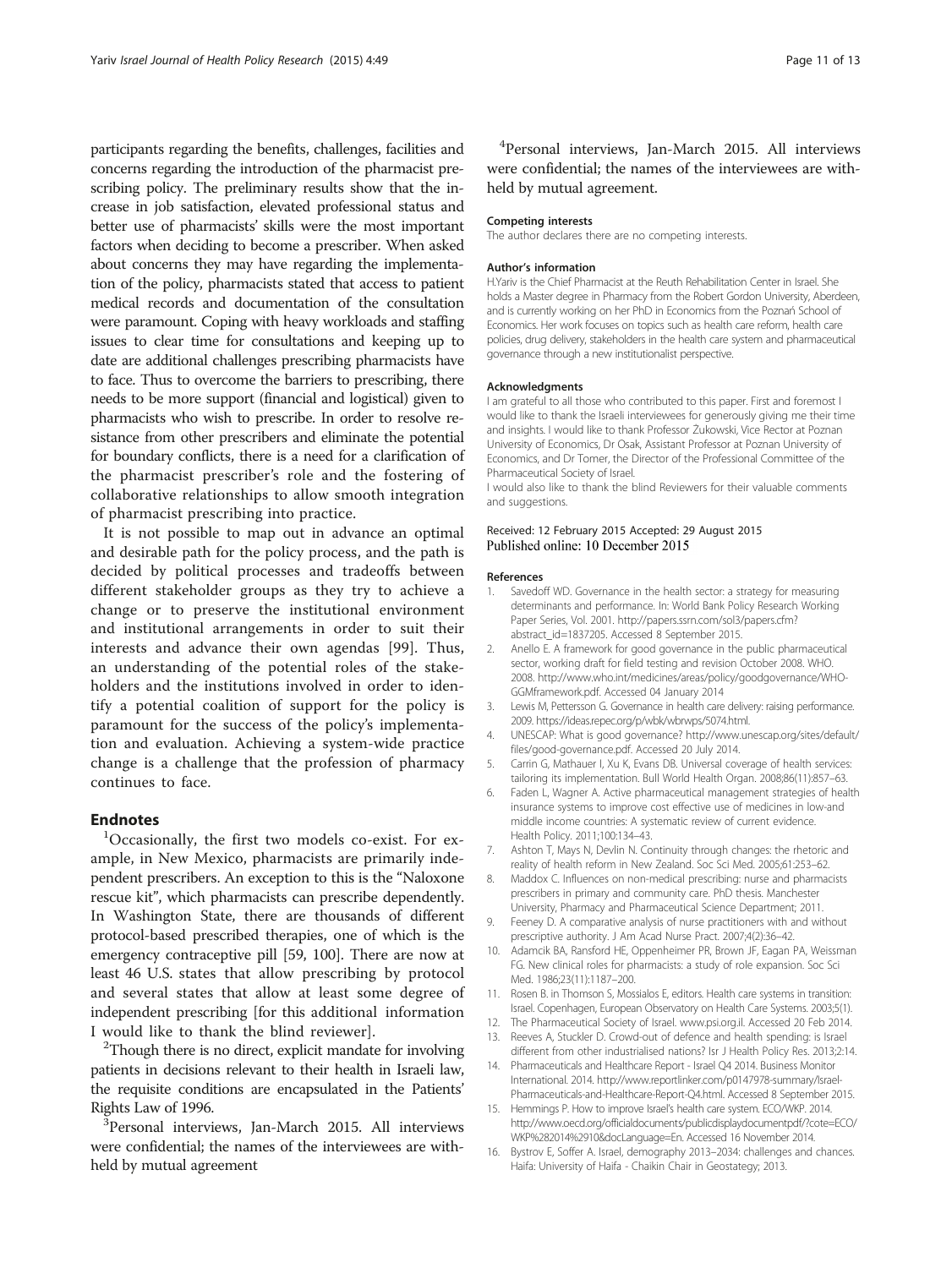- <span id="page-11-0"></span>17. Epstein L, Goldway R, Ismail S, Greenstein M, Rosen B. Reducing health inequality and health inequity in Israel: towards a national policy and action program, The Smokler Center for Health Policy Research. Jerusalem: The Myers-JDC-Brookdale institute; 2006.
- 18. Bowers L. Hot issues in Israel's Healthcare system. Taub Center. 2014. [http://taubcenter.org.il/wp-content/files\\_mf/htissues\\_taubcenter.org.il\\_](http://taubcenter.org.il/wp-content/files_mf/htissues_taubcenter.org.il_tauborgilwp_wpcontent_uploads_e2014healthcarepolicybrief.pdf) [tauborgilwp\\_wpcontent\\_uploads\\_e2014healthcarepolicybrief.pdf.](http://taubcenter.org.il/wp-content/files_mf/htissues_taubcenter.org.il_tauborgilwp_wpcontent_uploads_e2014healthcarepolicybrief.pdf) Accessed 8 September 2015.
- 19. Deutsch J, Lazar A, Silber J. Becoming poor and the cutback in the demand for health services in Israel. Isr J Health Policy Res. 2013;2:49.
- 20. Degani A, Degani R. The impact of the economic burden on the consumption of health services in Israel. Survey of the Israeli medical association; 2009. [http://www.ima.org.il/Ima/FormStorage/Type7/10EShivyon.pdf.](http://www.ima.org.il/Ima/FormStorage/Type7/10EShivyon.pdf) Accessed 8 September 2015 in Hebrew Israel Medical Association.
- 21. Brammli-Greenberg S, Rosen B, Wood F. Households, health plans and expenditures for medication. Myers–JDC–Brookdale. 2003. [http://](http://brookdale.jdc.org.il/?CategoryID=192&ArticleID=191) [brookdale.jdc.org.il/?CategoryID=192&ArticleID=191](http://brookdale.jdc.org.il/?CategoryID=192&ArticleID=191). Accessed 18 July 2014.
- 22. Brammli-Greenberg S, Gross R, Waitzberg R. Public opinion on the level of service performance of the health-care system in 2007 and in comparison with previous years. Myers–JDC–Brookdale. 2009. [http://brookdale.jdc.org.il/](http://brookdale.jdc.org.il/?CategoryID=192&ArticleID=11) [?CategoryID=192&ArticleID=11](http://brookdale.jdc.org.il/?CategoryID=192&ArticleID=11). Accessed 18 July 2014.
- 23. Scott WR. Institutions and Organizations. CA: Sage Publications; 2001.
- 24. Schmeer K. Guidelines for conducting a stakeholder analysis, Health Reforms tools series. U.S.A: S PHR, Abt Associates; 1999.
- 25. Ruhe M. Stakeholder analysis in health services management. [http://www.case.edu/med/epidbio/mphp439/Stakeholder\\_Analysis.htm.](http://www.case.edu/med/epidbio/mphp439/Stakeholder_Analysis.htm) Accessed 5 November 2014.
- 26. Reed M, Graves A. Who's in and why? A typology of stakeholder analysis methods for natural resource management. J Environ Manage. 2009;90:1933–49.
- 27. Whitley E, Pouloudi A. Stakeholder identification in inter-organisational systems: gaining insights for drug use management systems. Eur J Inf Syst. 1997;6:1–14.
- 28. The National Nursing and Nursing Education Taskforce. Australian Health Ministry Advisory Council June 2006[.http://www.nnnet.gov.au/downloads/](http://www.nnnet.gov.au/downloads/n3et_national_nurse_prescribing_glossary.pdf) [n3et\\_national\\_nurse\\_prescribing\\_glossary.pdf](http://www.nnnet.gov.au/downloads/n3et_national_nurse_prescribing_glossary.pdf). Accessed 15 Feburary 2014.
- 29. UpToDate. [http://www.uptodate.com/contents/drug-prescribing-for-older](http://www.uptodate.com/contents/drug-prescribing-for-older-adults)[adults.](http://www.uptodate.com/contents/drug-prescribing-for-older-adults) Accessed 20 July 2015.
- 30. Morgan P, Taschereau S. Capacity and institutional assessment: frameworks, methods and tools for analysis. Canadian International Development Agency. June 1996. [http://www.seesac.org/sasp2/english/publications/7/](http://www.seesac.org/sasp2/english/publications/7/capacity/8.pdf) [capacity/8.pdf.](http://www.seesac.org/sasp2/english/publications/7/capacity/8.pdf) Accessed 14 July, 2014.
- 31. Brugha R, Varvasovszky Z. Stakeholder analysis: a review. Health Policy Plan. 2000;15(3):239–46.
- 32. Freeman R, Reed D. Stockholders and stakeholders: a new perspective on corporate governance. Calif Manage Rev. 1983;25:88–106.
- 33. Donaldson T, Preston LE. The Stakeholder Theory of the Corporation: Concepts, Evidence, and Implications. The Acad Manage Rev. 1995;20(1):65–91.
- 34. Phillips R. Stakeholder theory and organizational ethics. Berrett-Koehler Publishers; 2003. [https://books.google.co.il/books?hl=iw&lr=&id=D4qvPUbZw5MC&oi=](https://books.google.co.il/books?hl=iw&lr=&id=D4qvPUbZw5MC&oi=fnd&pg=PR3&dq=Phillips+R.+Stakeholder+theory+and+organizational+ethics.+Berrett-Koehler+Publishers%3B+2003.&ots=i02JKky6AY&sig=3GfQOHCZeddLLs1qD4g764Sdwnc&redir_esc=y#v=onepage&q&f=false) [fnd&pg=PR3&dq=Phillips+R.+Stakeholder+theory+and+organizational+ethics.+](https://books.google.co.il/books?hl=iw&lr=&id=D4qvPUbZw5MC&oi=fnd&pg=PR3&dq=Phillips+R.+Stakeholder+theory+and+organizational+ethics.+Berrett-Koehler+Publishers%3B+2003.&ots=i02JKky6AY&sig=3GfQOHCZeddLLs1qD4g764Sdwnc&redir_esc=y#v=onepage&q&f=false) [Berrett-Koehler+Publishers%3B+2003.&ots=i02JKky6AY&sig=3GfQOHCZed](https://books.google.co.il/books?hl=iw&lr=&id=D4qvPUbZw5MC&oi=fnd&pg=PR3&dq=Phillips+R.+Stakeholder+theory+and+organizational+ethics.+Berrett-Koehler+Publishers%3B+2003.&ots=i02JKky6AY&sig=3GfQOHCZeddLLs1qD4g764Sdwnc&redir_esc=y#v=onepage&q&f=false) [dLLs1qD4g764Sdwnc&redir\\_esc=y#v=onepage&q&f=false](https://books.google.co.il/books?hl=iw&lr=&id=D4qvPUbZw5MC&oi=fnd&pg=PR3&dq=Phillips+R.+Stakeholder+theory+and+organizational+ethics.+Berrett-Koehler+Publishers%3B+2003.&ots=i02JKky6AY&sig=3GfQOHCZeddLLs1qD4g764Sdwnc&redir_esc=y#v=onepage&q&f=false). Accessed 8 September 2015.
- 35. North DC. The new institutional economics and development. In: Conference on Public Choice and Development: The New Institutional Economics and Third World Development: 16–18 September 1993; London.
- 36. Harvey J. A new institutional economics perspective on the relationship among societal values, governance structure and access to rural health care services. Working Papers 7362. University of Missouri Columbia, Department of Agricultural Economics; 2007. [https://ideas.repec.org/p/ags/umcowp/](https://ideas.repec.org/p/ags/umcowp/7362.html) [7362.html.](https://ideas.repec.org/p/ags/umcowp/7362.html) Accessed 8 September 2015.
- 37. Volkerink B, De Bas P, Van Gorp N, Philipsen N. Study of regulatory restrictions in the field of pharmacies. Report for the European Commission, Internal Market and Services DG. Rotterdam: ECORYS Nederland BV; 2007.
- 38. Hoti K, Hughes J. An expanded prescribing role for pharmacist An Australian perspective. Australian Med J. 2011;4(4):236–42.
- 39. Latter S, Blenkinsopp A, Smith A, Chapman S, Tinelli M, Gerard K, et al. Evaluation of nurse and pharmacist independent prescribing. Southampton: Keele University; 2010.
- 40. Davis LE, North DC, Smorodin C. Institutional Change and American Economic Growth. Cambridge: Cambridge University Press; 1971.
- 41. Roberts M, Reich MR. Pharmaceutical reform: a guide to improving performance and equity. The World Bank. 2011. [https://openknowledge.worldbank.org/](https://openknowledge.worldbank.org/bitstream/handle/10986/2353/646660PUB0Phar00Box361543B00PUBLIC0.pdf?sequence=1) [bitstream/handle/10986/2353/646660PUB0Phar00Box361543B00PUBLIC0.](https://openknowledge.worldbank.org/bitstream/handle/10986/2353/646660PUB0Phar00Box361543B00PUBLIC0.pdf?sequence=1) [pdf?sequence=1](https://openknowledge.worldbank.org/bitstream/handle/10986/2353/646660PUB0Phar00Box361543B00PUBLIC0.pdf?sequence=1). Accessed 8 September 2015.
- 42. Seiter A. A practical approach to Pharmaceutical Policy. The World Bank. 2010. [https://openknowledge.worldbank.org/bitstream/handle/10986/2468/](https://openknowledge.worldbank.org/bitstream/handle/10986/2468/552030PUB0Phar10Box349442B01PUBLIC1.pdf?sequence=4) [552030PUB0Phar10Box349442B01PUBLIC1.pdf?sequence=4.](https://openknowledge.worldbank.org/bitstream/handle/10986/2468/552030PUB0Phar10Box349442B01PUBLIC1.pdf?sequence=4) Accessed 16 August 2014.
- 43. Knesset website. [https://www.knesset.gov.il/description/eng/eng\\_work\\_mel2.htm](https://www.knesset.gov.il/description/eng/eng_work_mel2.htm). Accessed 15 February 2014.
- 44. Kanavos P, Degnan D, Fortess E. Measuring, monitoring and evaluating policy outcomes in the pharmaceutical sector. In: Mossialos E, Mrazek M, Walley T, editors. Regulating Pharmaceuticals in Europe: Striving for Efficiency, Equity and Quality. Berkshire: McGraw-Hill International; 2004. p. 97–113.
- 45. The Israeli Medical Association. The joint ethics covenant, March 2014. [http://www.pharma-israel.org.il/en/wp-content/uploads/2014/11/](http://www.pharma-israel.org.il/en/wp-content/uploads/2014/11/IMA_Amana-Pharma.English.pdf) [IMA\\_Amana-Pharma.English.pdf](http://www.pharma-israel.org.il/en/wp-content/uploads/2014/11/IMA_Amana-Pharma.English.pdf). Accessed 8 September 2015.
- 46. Schumock GT, Li EC, Suda KJ, Matusiak LM, Hunkler RJ, Vermeulen LC, et al. National trends in prescription drug expenditures and projections for 2014. Am J Health Syst Pharm. 2014;71(6):482–99.
- 47. NHSBSA. [www.nhsbsa.nhs.uk.](http://www.nhsbsa.nhs.uk) Accessed 5 July 2014.
- 48. Statista. [http://www.statista.com/statistics/309387/global-total-prescription](http://www.statista.com/statistics/309387/global-total-prescription-drug-revenue-projection)[drug-revenue-projection](http://www.statista.com/statistics/309387/global-total-prescription-drug-revenue-projection). Accessed 5 July 2014.
- 49. Nissen L. Pharmacist Prescribing: What are the next steps. Am J Health Syst Pharm. 2011;68:57–61.
- 50. Jorgenson D, Lamb D. Practice change challenges and priorities: A national survey of practicing pharmacists. Can Pharm J. 2007;144:125–31.
- 51. The Translator. [http://www.pharmacists.ca/cpha-ca/assets/File/education](http://www.pharmacists.ca/cpha-ca/assets/File/education-practice-resources/Translator2012V6-1EN.pdf)[practice-resources/Translator2012V6-1EN.pdf.](http://www.pharmacists.ca/cpha-ca/assets/File/education-practice-resources/Translator2012V6-1EN.pdf) Accessed 20 July 2015.
- 52. Savage A. The professions in theory and history: The case of Pharmacy. Bus Econ Hist. 1994;23(2):130–60.
- 53. Latter S, Blenkinsopp A, Smith A, Chapman S, Tinelli M, Gerard K, et al. Evaluation of nurse and pharmacist independent prescribing: University of Southampton; Keele University. 2010.
- 54. Tonna A. An international overview of some pharmacist prescribing models. J Malta College Pharm. 2008;14:20–6.
- 55. Emmerton L, Marriot J. Pharmacists and prescribing rights: review of international developments. J Pharm Pharm Sci. 2005;8(2):217–25.
- 56. Morgan J, Morgan D, Wright D, Chrystyn H, George B, Booth A, et al. Development, implementation and cost-effectiveness of a protocol for review of combination diuretic prescribing. Br J Clin Pharmacol. 2003;55(3):317–20.
- Patient Group Direction for the Administration of Hepatitis B vaccine. NHS England. 2012. [http://www.barnsleyccg.nhs.uk/CCG%20Downloads/](http://www.barnsleyccg.nhs.uk/CCG%20Downloads/Members/Medicines%20management/Patient%20Group%20Directions/Hepatitis%20B%20v.f.%2025.6.14.pdf) [Members/Medicines%20management/Patient%20Group%20Directions/](http://www.barnsleyccg.nhs.uk/CCG%20Downloads/Members/Medicines%20management/Patient%20Group%20Directions/Hepatitis%20B%20v.f.%2025.6.14.pdf) [Hepatitis%20B%20v.f.%2025.6.14.pdf.](http://www.barnsleyccg.nhs.uk/CCG%20Downloads/Members/Medicines%20management/Patient%20Group%20Directions/Hepatitis%20B%20v.f.%2025.6.14.pdf) Accessed 8 September 2015.
- 58. Medication Guide: 2014. Florida Blue. 2014.<http://www.bcbsfl.com/>. Accessed 20 January 2015.
- 59. Bhanbhro S, Drennan VM, Grant R, Harris R. Assessing the contribution of prescribing in primary care by nurses and professionals allied to medicine: a systematic review of literature. BMC Health Serv Res. 2011;11(1):330.
- 60. Courtenay M. An overview of non-medical prescribers across one strategic health authority- a questionnaire survey. BMC Health Serv Res. 2012;12:138–51.
- 61. The Israeli Pharmacists' Union. [http://www.pharmacy.org.il/.](http://www.pharmacy.org.il/) Accessed 21 January 2014.
- 62. Berry D. Attitudes towards, and information needs in relation to, supplementary nurse prescribing in the UK: an empirical study. J Clin Nurs. 2006;15:22–8.
- 63. NPC. [www.npc.co.uk](http://www.npc.co.uk/). Accessed 18 July 2014.
- 64. Schindel TJ, Given L. 'Collaboration' is the New Black: Independent Pharmacist Prescribing in a Collaborative Environment. In: Proceedings of the Annual Conference of CAIS/Actes du congrès annuel de l'ACSI. June 2014.
- 65. A tale of two countries: The path to pharmacist prescribing in the United Kingdom and Canada. American Pharmacist Association. 2014. [http://www.pharmacist.com/tale-two-countries-path-pharmacist-prescribing](http://www.pharmacist.com/tale-two-countries-path-pharmacist-prescribing-united-kingdom-and-canada)[united-kingdom-and-canada.](http://www.pharmacist.com/tale-two-countries-path-pharmacist-prescribing-united-kingdom-and-canada) Accessed 18 July 2014.
- 66. Israel`s elderly facts and figures 2011. Myers -JDC- Brookdale Institute. [http://brookdale.jdc.org.il/\\_Uploads/dbsAttachedFiles/FactsFiguresElderly-](http://brookdale.jdc.org.il/_Uploads/dbsAttachedFiles/FactsFiguresElderly-ENGLISH-2011.pdf)[ENGLISH-2011.pdf.](http://brookdale.jdc.org.il/_Uploads/dbsAttachedFiles/FactsFiguresElderly-ENGLISH-2011.pdf) Accessed 8 September 2015.
- 67. Inadequate healthcare and general inequity in the periphery Israeli Medical Association. [http://www.ima.org.il/ENG/ViewCategory.aspx?CategoryId=6177.](http://www.ima.org.il/ENG/ViewCategory.aspx?CategoryId=6177) Accessed 8 September 2015.